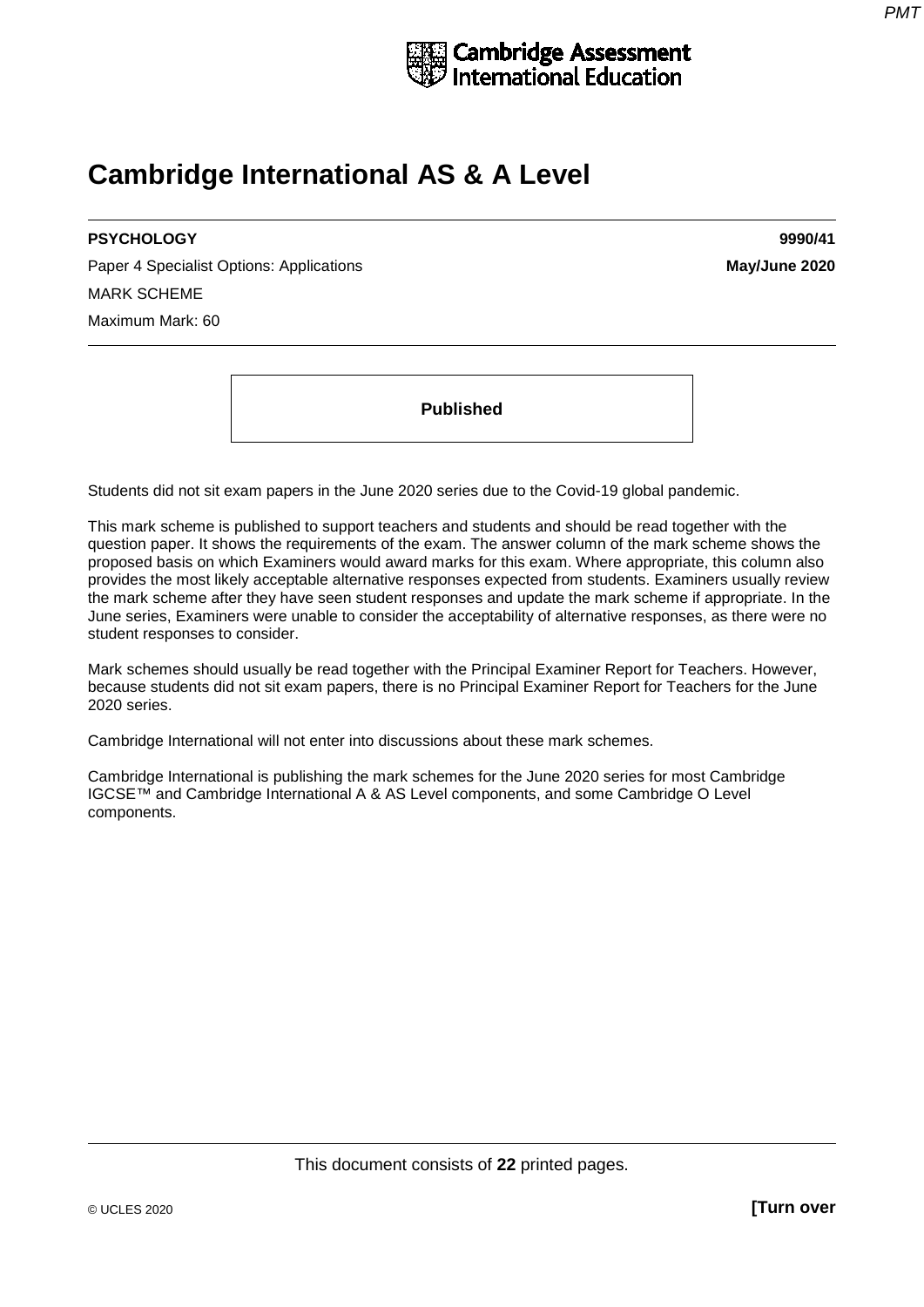## **Generic Marking Principles**

These general marking principles must be applied by all examiners when marking candidate answers. They should be applied alongside the specific content of the mark scheme or generic level descriptors for a question. Each question paper and mark scheme will also comply with these marking principles.

GENERIC MARKING PRINCIPLE 1:

Marks must be awarded in line with:

- the specific content of the mark scheme or the generic level descriptors for the question
- the specific skills defined in the mark scheme or in the generic level descriptors for the question
- the standard of response required by a candidate as exemplified by the standardisation scripts.

GENERIC MARKING PRINCIPLE 2:

Marks awarded are always **whole marks** (not half marks, or other fractions).

GENERIC MARKING PRINCIPLE 3:

Marks must be awarded **positively**:

- marks are awarded for correct/valid answers, as defined in the mark scheme. However, credit is given for valid answers which go beyond the scope of the syllabus and mark scheme, referring to your Team Leader as appropriate
- marks are awarded when candidates clearly demonstrate what they know and can do
- marks are not deducted for errors
- marks are not deducted for omissions
- answers should only be judged on the quality of spelling, punctuation and grammar when these features are specifically assessed by the question as indicated by the mark scheme. The meaning, however, should be unambiguous.

GENERIC MARKING PRINCIPLE 4:

Rules must be applied consistently e.g. in situations where candidates have not followed instructions or in the application of generic level descriptors.

GENERIC MARKING PRINCIPLE 5:

Marks should be awarded using the full range of marks defined in the mark scheme for the question (however; the use of the full mark range may be limited according to the quality of the candidate responses seen).

GENERIC MARKING PRINCIPLE 6:

Marks awarded are based solely on the requirements as defined in the mark scheme. Marks should not be awarded with grade thresholds or grade descriptors in mind.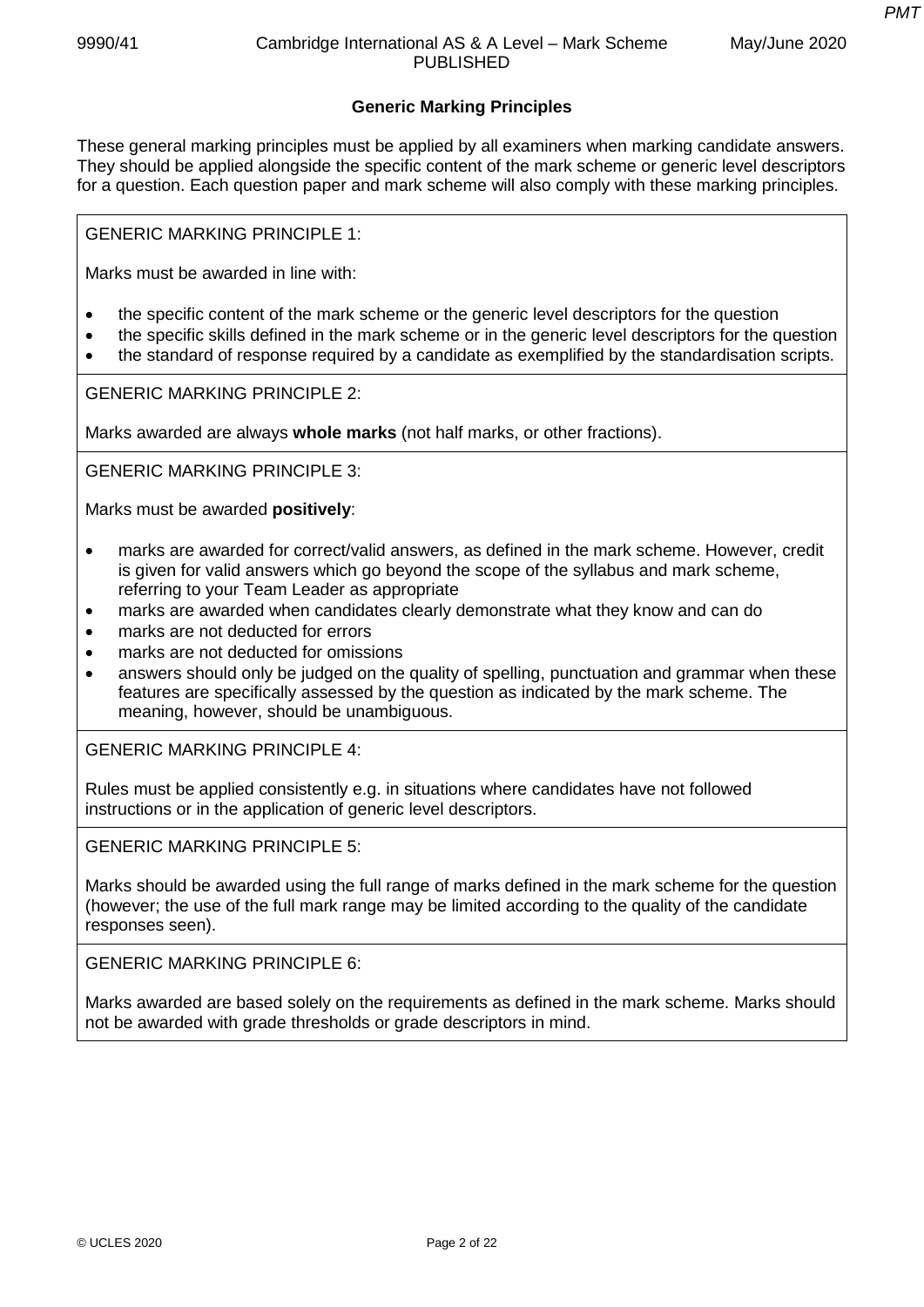| May/June 2020 |  |
|---------------|--|
|---------------|--|

|     |          | Section A: Stimulus (Generic response descriptor)                                                                                                                                                                                                                                                                               |
|-----|----------|---------------------------------------------------------------------------------------------------------------------------------------------------------------------------------------------------------------------------------------------------------------------------------------------------------------------------------|
| (a) | $0 - 2$  | 1 mark for basic answer e.g. identification.<br>1 mark for elaboration/example.                                                                                                                                                                                                                                                 |
| (b) | 0–4      | Question always requires two 'things'<br>1 mark basic answer. 2 marks elaboration.<br>Max 2 marks if only 'one' is answered.                                                                                                                                                                                                    |
| (c) | $0 - 4$  | Questions require either one or two 'things'<br>If two: 1 mark basic answer. 2 marks elaboration.<br><b>If one: 1–2 marks</b> basic answer, 3–4 marks detailed answer/elaboration.<br>If two required and only one provided, max 2 marks.                                                                                       |
| (d) | $0 - 5$  | Question requires discussion. Question always plural of each argument.<br>Question always requires conclusion.<br>1 mark for each for/against argument (however detailed) up to 4 max. 1 mark for<br>conclusion.<br><b>N.B.</b> If three (or more) arguments for one side, best two credited. If one side only,<br>max 2 marks. |
| 0   | $\Omega$ | No response worthy of credit.                                                                                                                                                                                                                                                                                                   |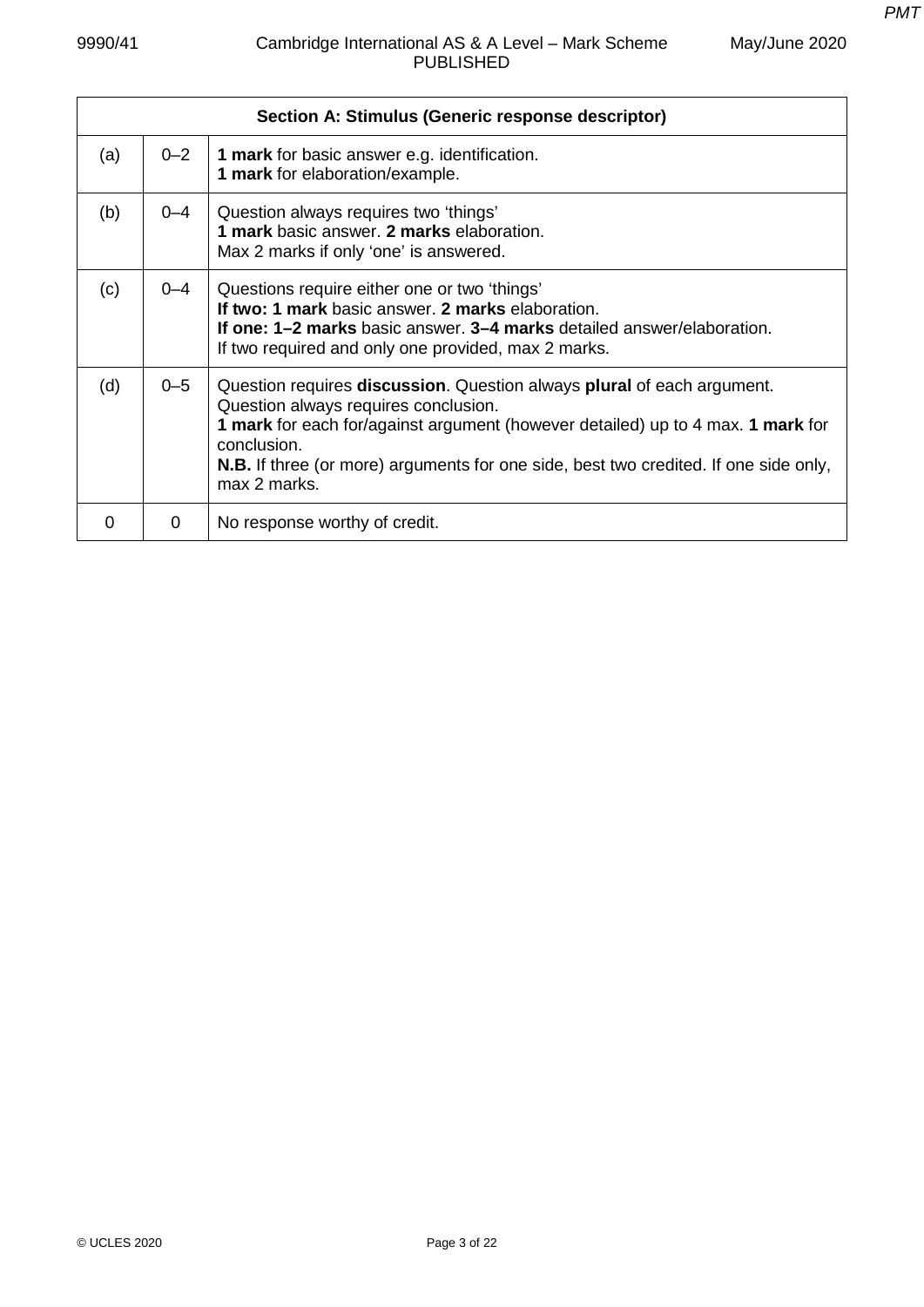| Section B: Design a study question part (a) (Generic response descriptor) |                |                                                                                                                                                                                                                                                                                                                                                                                                                                                                                                                                                                                                                                                                          |  |
|---------------------------------------------------------------------------|----------------|--------------------------------------------------------------------------------------------------------------------------------------------------------------------------------------------------------------------------------------------------------------------------------------------------------------------------------------------------------------------------------------------------------------------------------------------------------------------------------------------------------------------------------------------------------------------------------------------------------------------------------------------------------------------------|--|
| Level                                                                     | <b>Marks</b>   | Level Descriptor                                                                                                                                                                                                                                                                                                                                                                                                                                                                                                                                                                                                                                                         |  |
| $\overline{4}$                                                            | $9 - 10$       | The design is appropriate to the named investigation and is based on<br>$\bullet$<br>thorough psychological knowledge.<br>The design is accurate, coherent and detailed, and it tests the proposed<br>$\bullet$<br>investigation competently.<br>Four or five design features are included. The features are clearly applied to<br>$\bullet$<br>the design throughout the answer and the candidate clearly understands the<br>main features involved in designing an investigation.<br>The response has proposed an appropriate design, has applied a range of<br>$\bullet$<br>relevant methodological design features with competence and shown clear<br>understanding. |  |
| 3                                                                         | $7 - 8$        | The design is appropriate to the named investigation and is based on good<br>$\bullet$<br>psychological knowledge.<br>The design is accurate, coherent and detailed, and it tests the propose<br>$\bullet$<br>investigation competently.<br>Two or three design features are included. The features are often applied to<br>$\bullet$<br>the design and the candidate shows good understanding in places.<br>The response has proposed an appropriate design, has applied some<br>$\bullet$<br>relevant methodological design features and has shown good understanding.                                                                                                 |  |
| $\overline{2}$                                                            | $4 - 6$        | The design is mostly appropriate to the named investigation and is based on<br>$\bullet$<br>psychological knowledge.<br>The design is mostly accurate, coherent and detailed in places and it tests the<br>$\bullet$<br>proposed investigation.<br>Design features are limited in their understanding.<br>$\bullet$                                                                                                                                                                                                                                                                                                                                                      |  |
| 1                                                                         | $1 - 3$        | The design may not be appropriate to the named investigation and use of<br>$\bullet$<br>terminology is sparse or absent. Basic psychological understanding is shown.<br>The design lacks coherence and is limited in understanding.<br>$\bullet$<br>One or two appropriate design features are identified but incorrectly applied.<br>$\bullet$<br>The response lacks detail. The candidate describes the study listed on the<br>syllabus.                                                                                                                                                                                                                               |  |
| $\overline{0}$                                                            | $\overline{0}$ | No response worthy of credit.<br>$\bullet$                                                                                                                                                                                                                                                                                                                                                                                                                                                                                                                                                                                                                               |  |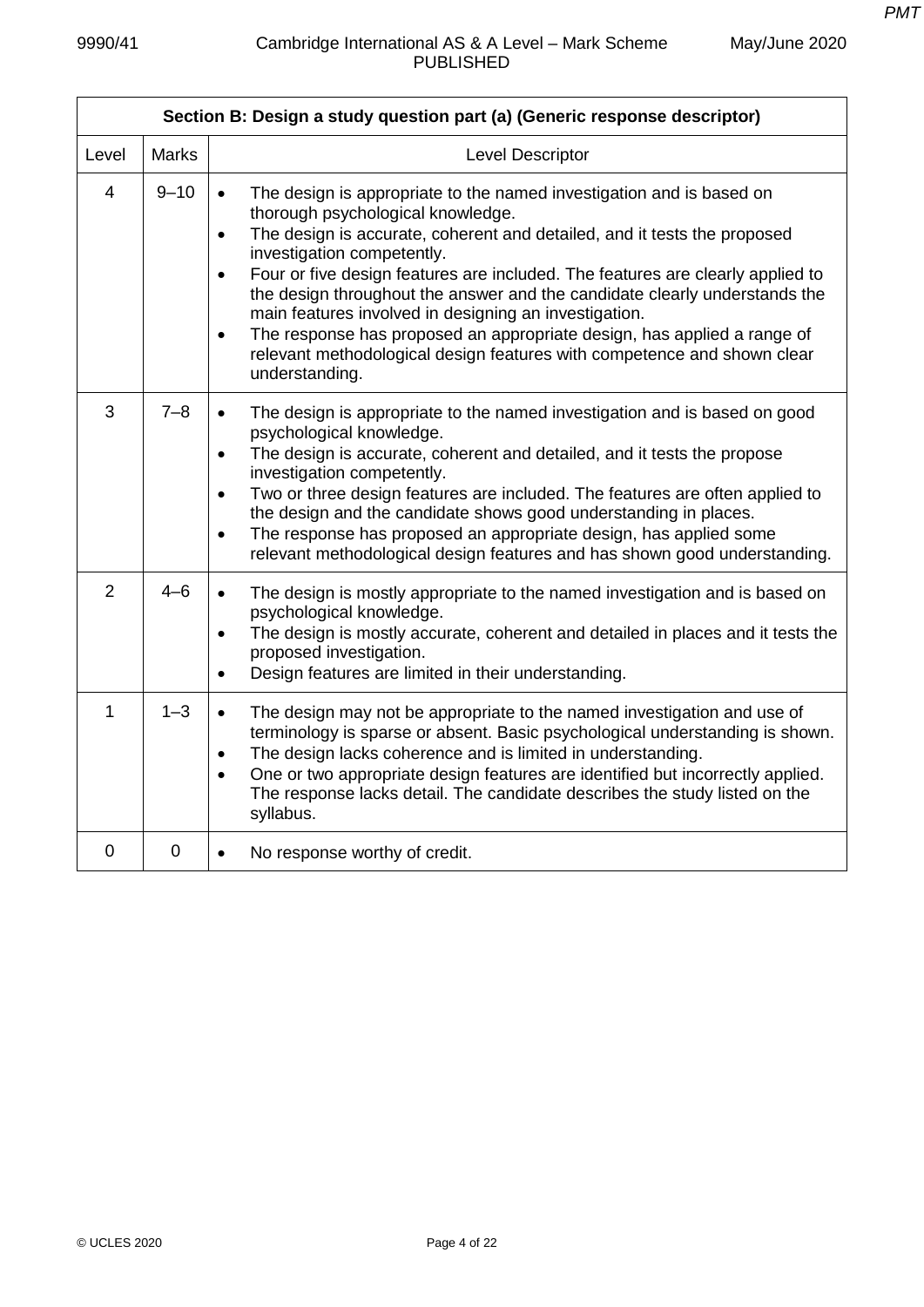| Section B: Explain a study question part (b) (Generic response descriptor) |              |                                                                                                                                                                                                                                                                                                                                                                                                                                                                                                                                                                                                                                                                             |  |
|----------------------------------------------------------------------------|--------------|-----------------------------------------------------------------------------------------------------------------------------------------------------------------------------------------------------------------------------------------------------------------------------------------------------------------------------------------------------------------------------------------------------------------------------------------------------------------------------------------------------------------------------------------------------------------------------------------------------------------------------------------------------------------------------|--|
| Level                                                                      | <b>Marks</b> | Level Descriptor                                                                                                                                                                                                                                                                                                                                                                                                                                                                                                                                                                                                                                                            |  |
| 3                                                                          | $6 - 8$      | Quality and depth of explanation is thorough.<br>Description of knowledge is accurate, coherent and detailed.<br>$\bullet$<br>Use of terms is accurate and use of psychological terminology is<br>$\bullet$<br>comprehensive.<br>Understanding of methodology (such as elaboration, use of example, quality<br>$\bullet$<br>of description) is very good.<br>The design is effectively explained in relation to the topic area.<br>$\bullet$<br>There is a balance of methodology and topic area/relevant study knowledge.<br>$\bullet$                                                                                                                                     |  |
| 2                                                                          | $4 - 5$      | Quality of explanation and depth of explanation is competent.<br>$\bullet$<br>Description of knowledge is mainly accurate, coherent and reasonably<br>$\bullet$<br>detailed.<br>Use of terms is mainly accurate and use of psychological terminology is<br>$\bullet$<br>competent.<br>Understanding of methodology (such as elaboration, use of example, quality<br>$\bullet$<br>of description) is good.<br>The design is adequately explained in relation to the topic area.<br>$\bullet$<br>There is an imbalance of methodology and topic area/relevant study<br>$\bullet$<br>knowledge.<br>Max 5 marks if only methodological or psychological decisions.<br>$\bullet$ |  |
| $\mathbf{1}$                                                               | $1 - 3$      | Quality of explanation and depth of explanation is basic.<br>$\bullet$<br>Description of knowledge is often accurate, generally coherent, but lacks<br>$\bullet$<br>detail.<br>Use of terms is basic and use of psychological terminology is adequate.<br>$\bullet$<br>Understanding of methodology (such as elaboration, use of example, quality<br>$\bullet$<br>of description) is limited.<br>The design is poorly explained in relation to the topic area.<br>$\bullet$<br>There is an imbalance of methodology and topic area/relevant study<br>$\bullet$<br>knowledge.                                                                                                |  |
| 0                                                                          | $\mathbf 0$  | No response worthy of credit<br>$\bullet$                                                                                                                                                                                                                                                                                                                                                                                                                                                                                                                                                                                                                                   |  |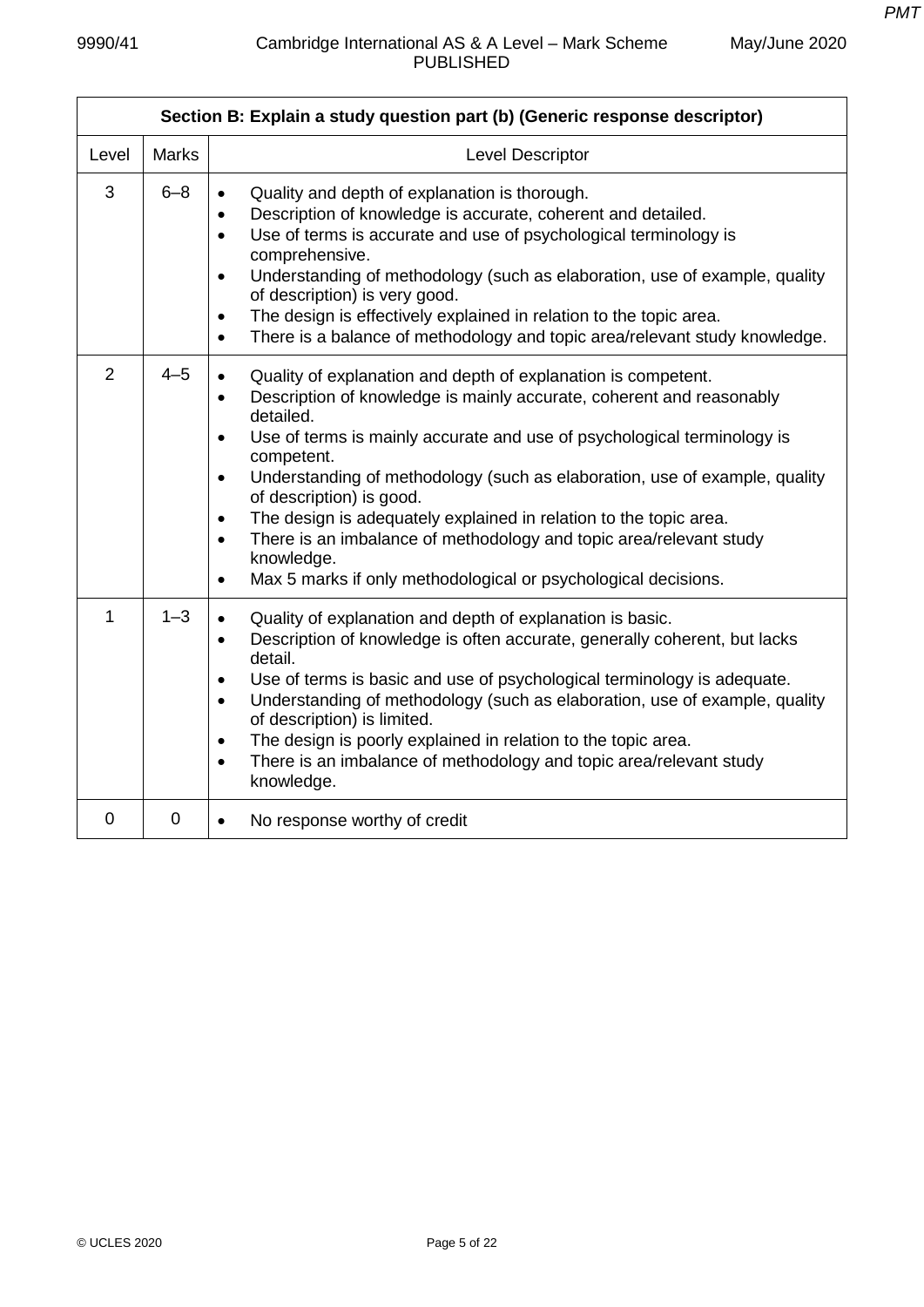| Section C: Essay/Evaluate (Generic response descriptor)                                                                                                                                                                                                                                                                                                                                                                                                                                                                                                                                                                                                                                                            |                |                                                                                                                                                                                                                                                                                                                                                                                                           |
|--------------------------------------------------------------------------------------------------------------------------------------------------------------------------------------------------------------------------------------------------------------------------------------------------------------------------------------------------------------------------------------------------------------------------------------------------------------------------------------------------------------------------------------------------------------------------------------------------------------------------------------------------------------------------------------------------------------------|----------------|-----------------------------------------------------------------------------------------------------------------------------------------------------------------------------------------------------------------------------------------------------------------------------------------------------------------------------------------------------------------------------------------------------------|
| Level                                                                                                                                                                                                                                                                                                                                                                                                                                                                                                                                                                                                                                                                                                              | <b>Marks</b>   | Level Descriptor                                                                                                                                                                                                                                                                                                                                                                                          |
| <b>N.B.:</b> Questions are always worded in the same way: 'to what extent do you agree with this<br>statement? Use examples of research you have studied to support your answer'. However, the<br>words 'research' must be taken in the widest sense: (i) different examples can be used from the<br>same piece of research; (ii) examples from different pieces of research; (iii) examples from<br>methodology, such as a specific method or technique; (iv) examples from methodological issues<br>such as ethics, generalisations, quantitative/qualitative data; psychological versus physiological,<br>etc. (v) examples of debates and issues such as reductionism & holism; individual & situational, etc. |                |                                                                                                                                                                                                                                                                                                                                                                                                           |
| $\overline{4}$                                                                                                                                                                                                                                                                                                                                                                                                                                                                                                                                                                                                                                                                                                     | $10 - 12$      | Both sides of the argument are considered and are relevant to the question.<br>$\bullet$<br>Appropriate examples are included which fully support both sides.<br>$\bullet$<br>Discussion is detailed with good understanding and clear expression.<br>$\bullet$<br>A conclusion is drawn with appropriate justification.<br>$\bullet$                                                                     |
| 3                                                                                                                                                                                                                                                                                                                                                                                                                                                                                                                                                                                                                                                                                                                  | $7 - 9$        | Both sides of the argument are considered and are relevant to the question.<br>$\bullet$<br>They may be imbalanced in terms of quality or quantity.<br>Some examples are included, are appropriate and often support both sides.<br>$\bullet$<br>The answer shows good discussion with reasonable understanding.<br>$\bullet$<br>A basic conclusion is drawn with little or no justification<br>$\bullet$ |
| $\overline{2}$                                                                                                                                                                                                                                                                                                                                                                                                                                                                                                                                                                                                                                                                                                     | $4 - 6$        | Reasons are limited to one side of the argument/[both sides basic].<br>Limited reference to examples, or lack of detail.<br>$\bullet$<br>The answer shows some understanding.<br>$\bullet$<br>There is no conclusion.<br>$\bullet$                                                                                                                                                                        |
| 1                                                                                                                                                                                                                                                                                                                                                                                                                                                                                                                                                                                                                                                                                                                  | $1 - 3$        | Anecdotal discussion, brief detail, minimal relevance. Very limited range.<br>$\bullet$<br>Discussion may be inaccurate or incomplete.<br>$\bullet$<br>May evaluate topic area studies, making only indirect reference to the<br>$\bullet$<br>question.<br>[May describe relevant studies with minimal reference to the question].<br>$\bullet$                                                           |
| 0                                                                                                                                                                                                                                                                                                                                                                                                                                                                                                                                                                                                                                                                                                                  | $\overline{0}$ | No response worthy of credit.                                                                                                                                                                                                                                                                                                                                                                             |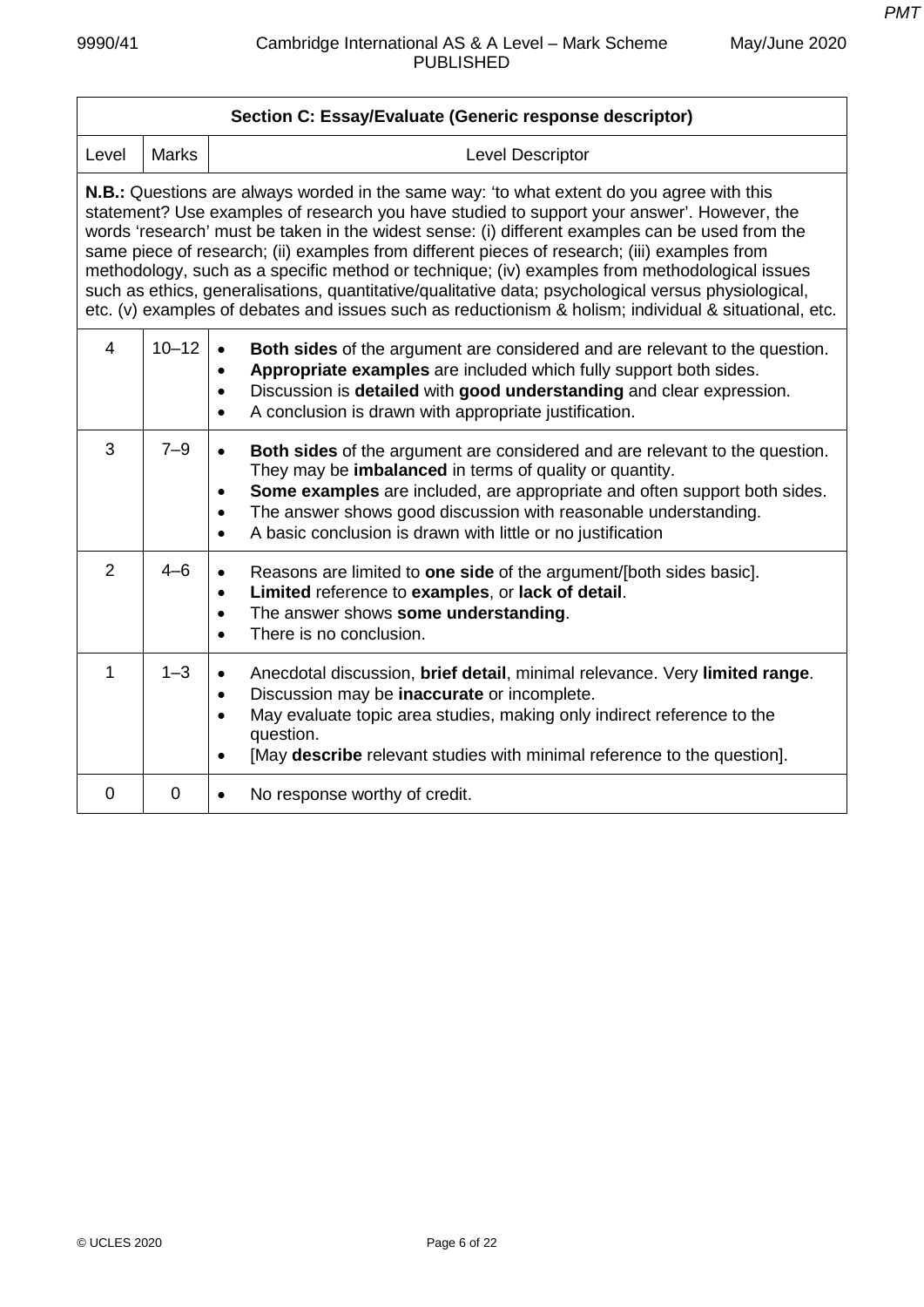| Question | <b>Answer</b>                                                                                                                                                                                                                                                                                                                                      | <b>Marks</b> |
|----------|----------------------------------------------------------------------------------------------------------------------------------------------------------------------------------------------------------------------------------------------------------------------------------------------------------------------------------------------------|--------------|
|          | Section A: Stimulus question Psychology and abnormality                                                                                                                                                                                                                                                                                            |              |
| 1        | Newspaper headline: Treatment for schizophrenia is successful.<br>Sensky et al. (2000) conducted a longitudinal study and found that<br>cognitive-behavioural therapy was effective. It treated both negative<br>and positive symptoms in patients that were resistant to drug<br>treatments for schizophrenia.                                    |              |
| 1(a)     | Explain what is meant by the term 'baseline' when gathering data.                                                                                                                                                                                                                                                                                  | $\mathbf{2}$ |
|          | <b>Most likely answer</b> (other appropriate responses to be credited):<br>Gathering baseline data at the outset of a programme allows a comparison<br>with data gathered afterward, allowing changes to be tracked to determine<br>whether any intervention has been effective.                                                                   |              |
|          | Marks: 1 mark basic answer (simple description), 2 marks detailed<br>answer/elaboration.                                                                                                                                                                                                                                                           |              |
| 1(b)     | Suggest two weaknesses of the longitudinal method in the study by<br>Sensky et al. (2000).                                                                                                                                                                                                                                                         | 4            |
|          | <b>Most likely answer</b> (other appropriate responses to be credited):<br>Participants may drop out over the 9 months of therapy and 9 months of<br>$\bullet$<br>follow-up<br>Over time, participants may not follow the treatment programme<br>$\bullet$<br>exactly; may take other medications; may develop other symptoms<br>and/or illnesses. |              |
|          | Marks: 1 mark generic weakness, 2 marks weakness related to this study<br>x2                                                                                                                                                                                                                                                                       |              |
| 1(c)     | A randomised controlled design was used by Sensky et al.                                                                                                                                                                                                                                                                                           |              |
| 1(c)(i)  | Identify the two therapies that this design compared.                                                                                                                                                                                                                                                                                              | $\mathbf{2}$ |
|          | Most likely answer (other appropriate responses to be credited):<br>'manualized cognitive behavioural therapy developed particularly for<br>schizophrenia with that of a nonspecific befriending control intervention.'                                                                                                                            |              |
|          | Marks: 1 mark for each correctly identified therapy.                                                                                                                                                                                                                                                                                               |              |
| 1(c)(ii) | Suggest why a randomised controlled design was used.                                                                                                                                                                                                                                                                                               | $\mathbf{2}$ |
|          | Most likely answer (other appropriate responses to be credited):<br>Researchers do not allocate participants to conditions so there is no<br>bias. Instead participants are allocated randomly, by chance, so<br>reducing extraneous variables. Use of control group etc.                                                                          |              |
|          | Marks: 1 mark basic answer (identification), 2 marks detailed<br>answer/elaboration                                                                                                                                                                                                                                                                |              |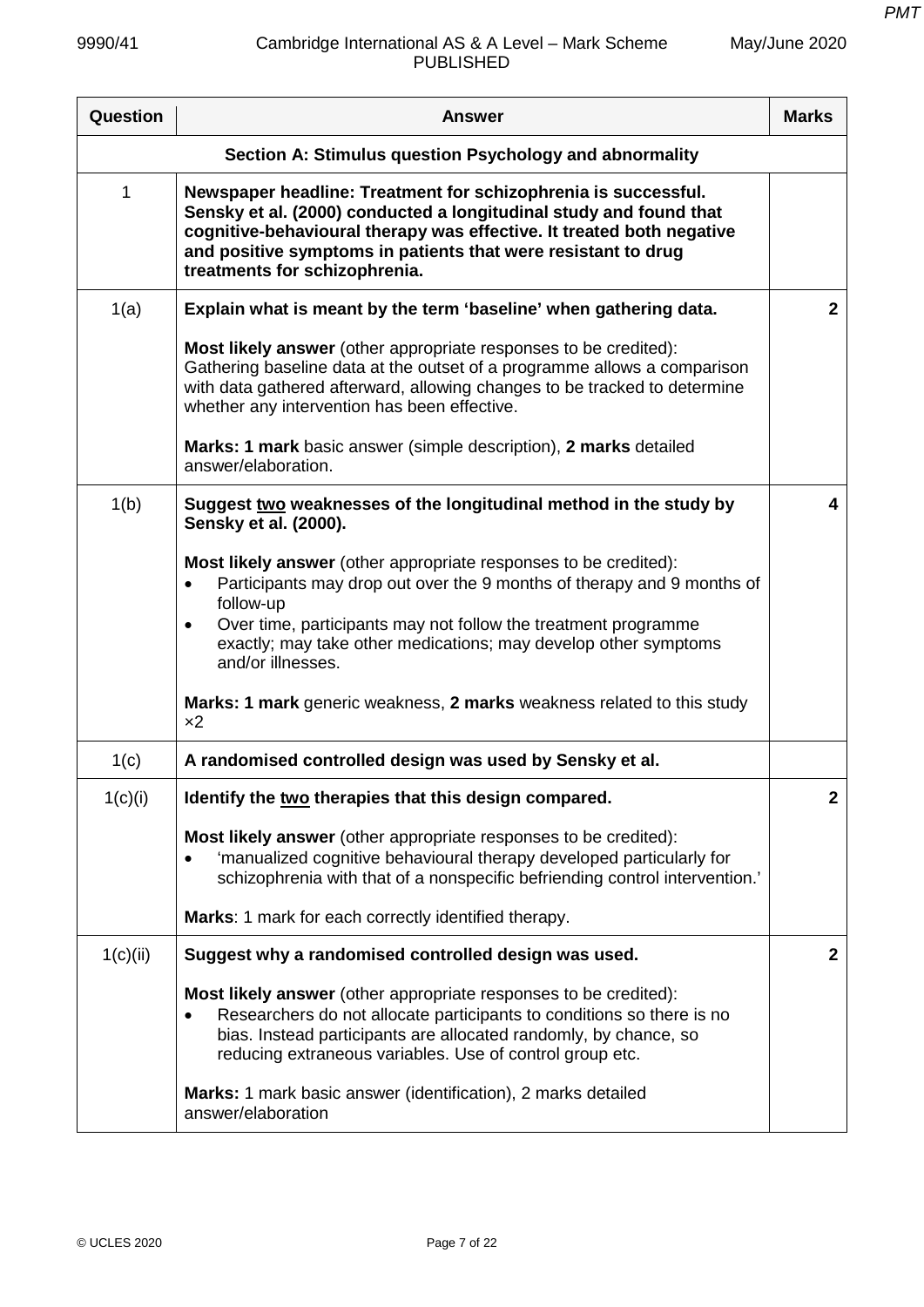| May/June 2020 |  |
|---------------|--|
|---------------|--|

| 1(d)                                                                                                                                        | Discuss the strengths and weaknesses of cognitive-behavioural                                                                                                                                                                                                                                                                                                                                                                                                                                                                                                                                                                                                                                                                                                                                                                                                                                                                                                 |   |
|---------------------------------------------------------------------------------------------------------------------------------------------|---------------------------------------------------------------------------------------------------------------------------------------------------------------------------------------------------------------------------------------------------------------------------------------------------------------------------------------------------------------------------------------------------------------------------------------------------------------------------------------------------------------------------------------------------------------------------------------------------------------------------------------------------------------------------------------------------------------------------------------------------------------------------------------------------------------------------------------------------------------------------------------------------------------------------------------------------------------|---|
|                                                                                                                                             | therapy as an alternative to drug treatments for schizophrenia. You<br>should include a conclusion in your answer.                                                                                                                                                                                                                                                                                                                                                                                                                                                                                                                                                                                                                                                                                                                                                                                                                                            | 5 |
|                                                                                                                                             | Most likely answer (other appropriate responses to be credited):                                                                                                                                                                                                                                                                                                                                                                                                                                                                                                                                                                                                                                                                                                                                                                                                                                                                                              |   |
| Strengths:<br>no drugs are taken<br>٠<br>٠<br>٠<br>$\bullet$<br>Weaknesses:<br>treatment may be best<br>$\bullet$<br>does swallowing a pill | the patient does not become addicted to drugs<br>the patient plays a more active role in their own treatment<br>a therapist is there to guide the patient through the treatment<br>more effort is needed by the patient; it isn't passive as is taking a drug<br>the cause of schizophrenia may be biochemical and so a drug<br>a therapist is needed, which costs more and consumes more time than<br><b>Conclusion:</b> any appropriate conclusion drawn from the discussion that has<br>been presented. 1 mark if appropriate. A conclusion is a 'decision reached<br>by reasoning' and so a summary of points already made scores 0 marks.<br>Marks: Question requires discussion; always plural of each argument,<br>and always requires conclusion. 1 mark for each advantage/disadvantage<br>(however detailed) and related to the question up to 4 max. 2 marks max for<br>two strengths/weaknesses unrelated to the question. 1 mark for conclusion. |   |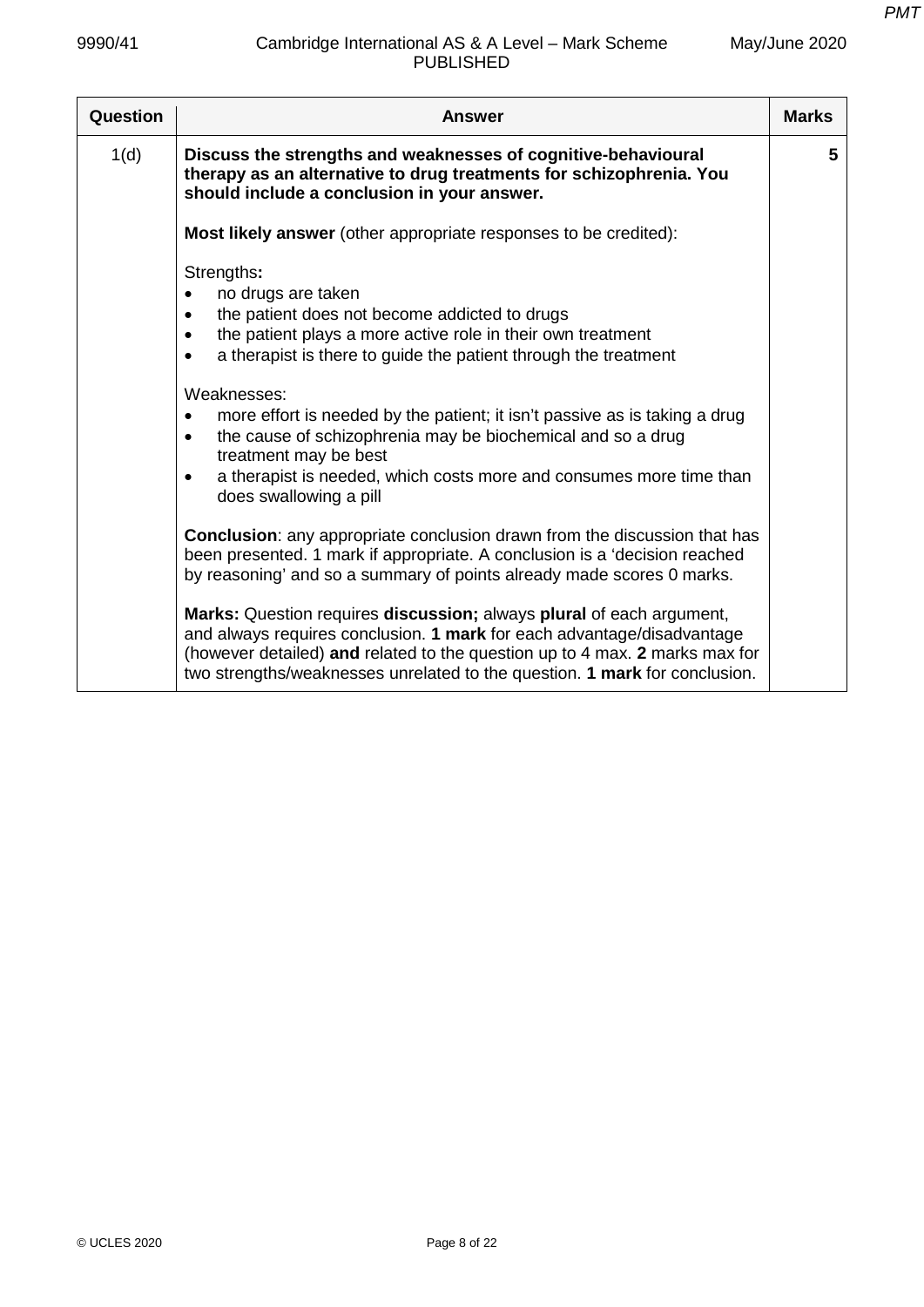| Question       | <b>Answer</b>                                                                                                                                                                                                                                                                                                                                                                                                                                                                                                                                                                                                                                                                                          | <b>Marks</b> |
|----------------|--------------------------------------------------------------------------------------------------------------------------------------------------------------------------------------------------------------------------------------------------------------------------------------------------------------------------------------------------------------------------------------------------------------------------------------------------------------------------------------------------------------------------------------------------------------------------------------------------------------------------------------------------------------------------------------------------------|--------------|
|                | Section A: Stimulus question psychology and consumer behaviour                                                                                                                                                                                                                                                                                                                                                                                                                                                                                                                                                                                                                                         |              |
| $\overline{2}$ | 'There has been little attempt to understand the influence on children<br>of branded products that appear in television programs and movies. A<br>study exposed children of two different age groups (6-7 and 11-12) in<br>classrooms to a brief film clip. They were then individually asked to<br>demonstrate their witness skills by describing in as much detail as<br>possible what they had seen.'<br><b>Extract from the abstract from Auty and Lewis (2004)</b>                                                                                                                                                                                                                                |              |
| 2(a)           | Explain what is meant by 'brand recognition'.                                                                                                                                                                                                                                                                                                                                                                                                                                                                                                                                                                                                                                                          | $\mathbf{2}$ |
|                | Most likely answer (other appropriate responses to be credited):<br>Brand recognition is the consumer's ability to recognise a firm from its<br>distinctive logo, motto or artistic symbol.                                                                                                                                                                                                                                                                                                                                                                                                                                                                                                            |              |
|                | Marks: 1 mark for basic answer, 1 mark for elaboration/example.                                                                                                                                                                                                                                                                                                                                                                                                                                                                                                                                                                                                                                        |              |
| 2(b)           | Give the two conclusions from the study by Auty and Lewis (2004).<br>Most likely answer (other appropriate responses to be credited):<br>Quote: 'The responses to the interviews suggest<br>that it is not simply exposure to the film but rather previous exposure<br>1<br>together with a reminder in the form of recent exposure that affects<br>choice.'<br>Age (and by implication processing skill) does not appear to be a<br>$\overline{2}$<br>mediating factor affecting choice, because implicit memory (mere<br>exposure) seems to be more important than explicit recall.<br><b>Marks:</b> 1 mark basic answer, 2 marks detailed answer/elaboration $\times$ 2.                            | 4            |
| 2(c)(i)        | Give two examples of what Auty and Lewis did to ensure that the<br>ethical guideline of informed consent was followed.<br>Most likely answer (other appropriate responses to be credited):<br>Quote:<br>'Within their classes, participants were randomly assigned by their<br>teachers to groups alphabetically by last name' [and so the teachers<br>knew what the study involved].<br>'Prior written permission to offer children a soft drink during a brief<br>$\bullet$<br>interview was obtained from parents.'<br>'Parents and teachers were told that children would be asked questions<br>about their observations after they viewed a film clip.'<br>Marks: 1 mark for each correct answer. | $\mathbf{2}$ |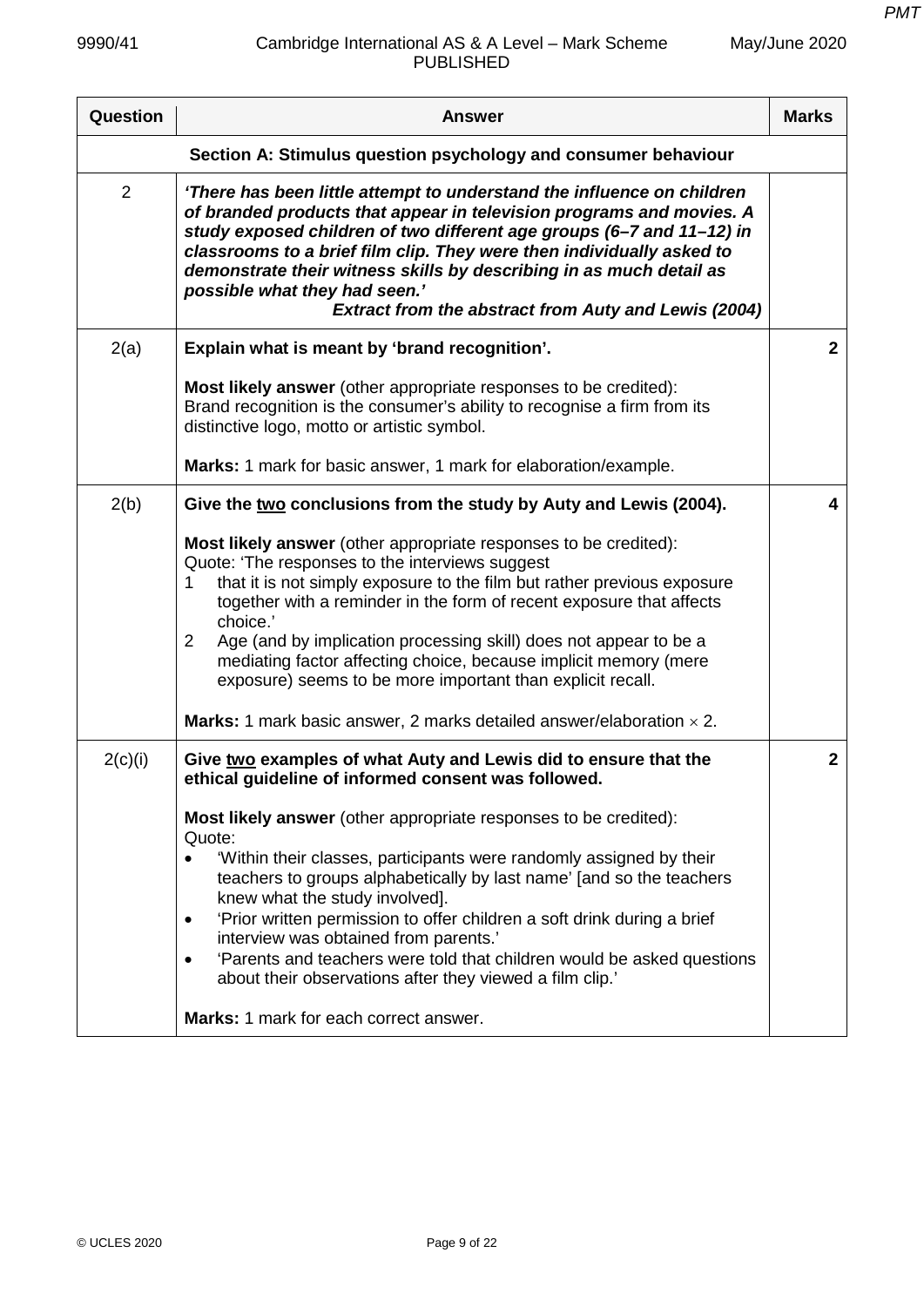| Question | <b>Answer</b>                                                                                                                                                                                                                                                                                                                                                                                                                                                                                                                 | <b>Marks</b> |
|----------|-------------------------------------------------------------------------------------------------------------------------------------------------------------------------------------------------------------------------------------------------------------------------------------------------------------------------------------------------------------------------------------------------------------------------------------------------------------------------------------------------------------------------------|--------------|
| 2(c)(ii) | Suggest one way in which this study could be considered to be<br>unethical.                                                                                                                                                                                                                                                                                                                                                                                                                                                   | $\mathbf{2}$ |
|          | Most likely answer (other appropriate responses to be credited):<br>Psychological harm: the children might have been uncomfortable being<br>$\bullet$<br>interviewed by a strange adult;<br>Right to withdraw: the children may not have understood this, or if they<br>$\bullet$<br>did, may have been afraid to exercise their right.<br>Debrief: no evidence that this was done: 'Each interview took about 5<br>$\bullet$<br>minutes after which the child was returned to the classroom and the<br>next one called out'. |              |
|          | Marks 0 marks for identifying a guideline. 1 mark for outline; 2 marks for<br>identifying guideline and describing how the suggestion relates to this study.                                                                                                                                                                                                                                                                                                                                                                  |              |
| 2(d)     | Discuss the advantages and disadvantages of using interviews to<br>investigate brand recognition in children. You should include a<br>conclusion in your answer.<br>Most likely answer (other appropriate responses to be credited):<br>Advantages:<br>interviews allow children to give their viewpoint of the study in full detail<br>$\bullet$<br>interviews can be done individually, so no embarrassment, etc.<br>$\bullet$<br>an interview could be unstructured, allowing free interaction; it could be<br>$\bullet$   | 5            |
|          | structured allowing researchers to cover 'essential' questions<br>the interview can be recorded providing evidence of what was said<br>$\bullet$<br>should it be needed<br>Disadvantages:                                                                                                                                                                                                                                                                                                                                     |              |
|          | children may be reluctant to be interviewed but go ahead because it is<br>$\bullet$<br>what the adult wants<br>children may not tell the truth, hiding information or modifying it<br>children may misunderstand questions                                                                                                                                                                                                                                                                                                    |              |
|          | <b>Conclusion:</b> any appropriate conclusion drawn from the discussion that has<br>been presented. 1 mark if appropriate. A conclusion is a 'decision reached<br>by reasoning' and so a summary of points already made scores 0 marks.                                                                                                                                                                                                                                                                                       |              |
|          | Marks: Question requires discussion; always plural of each argument,<br>and always requires conclusion. 1 mark for each advantage/disadvantage<br>(however detailed) and related to the question up to 4 max. 2 marks max for<br>two strengths/weaknesses unrelated to the question. 1 mark for conclusion.                                                                                                                                                                                                                   |              |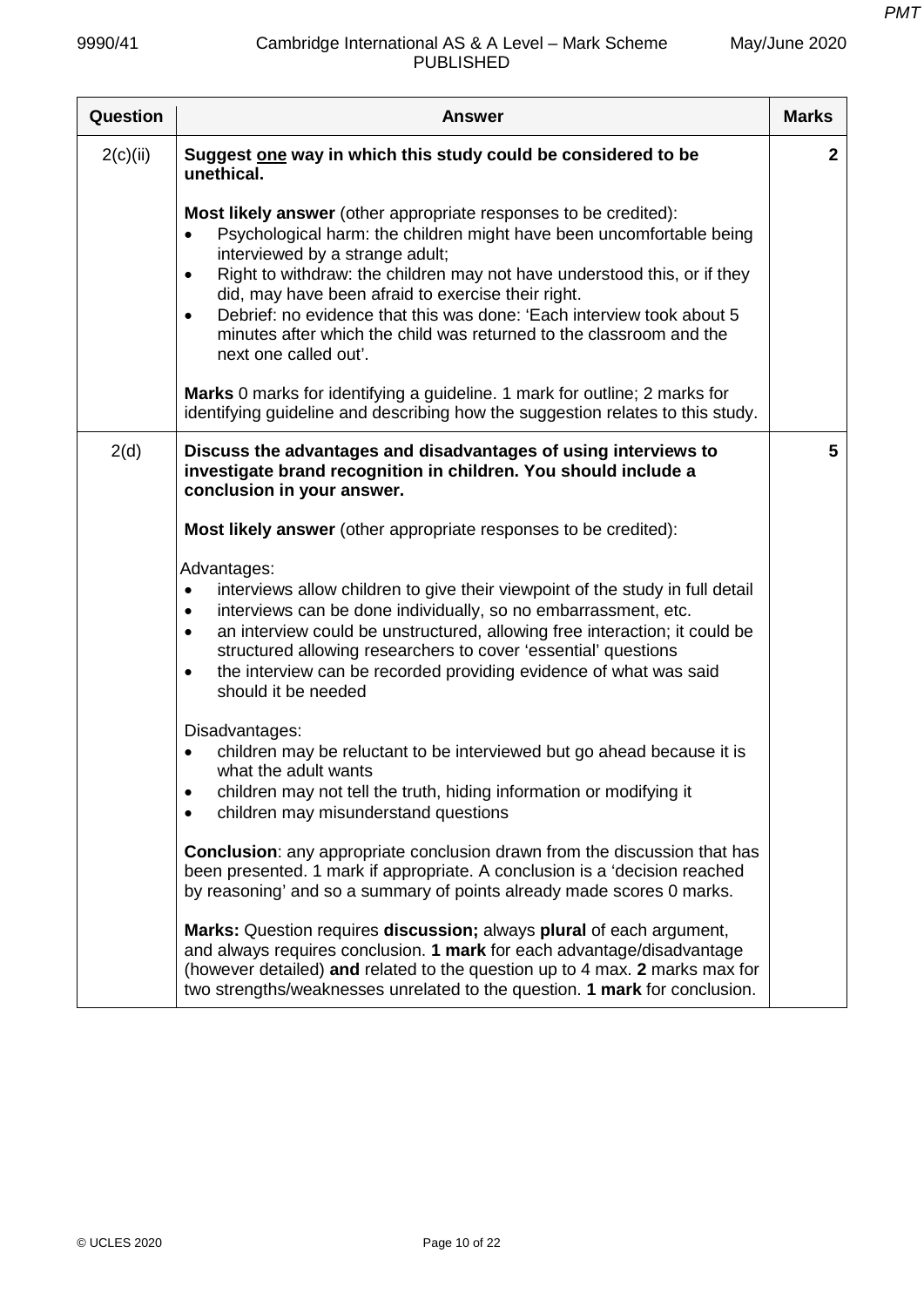| Question                                           | <b>Answer</b>                                                                                                                                                                                                                                                                                                                                                                                                                                                                                                                                                                                                                                                                                                                                                              | <b>Marks</b> |
|----------------------------------------------------|----------------------------------------------------------------------------------------------------------------------------------------------------------------------------------------------------------------------------------------------------------------------------------------------------------------------------------------------------------------------------------------------------------------------------------------------------------------------------------------------------------------------------------------------------------------------------------------------------------------------------------------------------------------------------------------------------------------------------------------------------------------------------|--------------|
| Section A: Stimulus question psychology and health |                                                                                                                                                                                                                                                                                                                                                                                                                                                                                                                                                                                                                                                                                                                                                                            |              |
| 3                                                  | The Wong-Baker faces pain rating scale for children.                                                                                                                                                                                                                                                                                                                                                                                                                                                                                                                                                                                                                                                                                                                       |              |
|                                                    | Fig. 3.1                                                                                                                                                                                                                                                                                                                                                                                                                                                                                                                                                                                                                                                                                                                                                                   |              |
| 3(a)                                               | Explain how the Wong-Baker scale is used to measure pain in<br>children.                                                                                                                                                                                                                                                                                                                                                                                                                                                                                                                                                                                                                                                                                                   | $\mathbf{2}$ |
|                                                    | <b>Most likely answer:</b><br>Wong-Baker scale is shown to children; children point to the face that<br>reflects their level of pain.                                                                                                                                                                                                                                                                                                                                                                                                                                                                                                                                                                                                                                      |              |
|                                                    | <b>Marks:</b> 1 mark basic answer (identification), 2 marks detailed<br>answer/elaboration                                                                                                                                                                                                                                                                                                                                                                                                                                                                                                                                                                                                                                                                                 |              |
| 3(b)(i)                                            | Explain how the test-retest reliability of this scale could be tested.                                                                                                                                                                                                                                                                                                                                                                                                                                                                                                                                                                                                                                                                                                     | $\mathbf{2}$ |
|                                                    | Most likely answer (other appropriate responses to be credited):<br>Repeating the test after a period of time and comparing the results. Quote<br>from study: 'Retesting occurred the day after the initial test except in a few<br>instances when it was done 2 to 4 days later.'                                                                                                                                                                                                                                                                                                                                                                                                                                                                                         |              |
|                                                    | Marks: 0 marks for 'doing the test again'. 1 mark for 'repeating again after a<br>period of time', 2 marks for link to study i.e. 2–4 days, or what was tested<br>i.e. 6 different scales, colours and painful events.                                                                                                                                                                                                                                                                                                                                                                                                                                                                                                                                                     |              |
| 3(b)(ii)                                           | Suggest one reason why this scale might be less useful with older<br>children than with younger children.                                                                                                                                                                                                                                                                                                                                                                                                                                                                                                                                                                                                                                                                  | $\mathbf{2}$ |
|                                                    | Most likely answer (other appropriate responses to be credited):<br>Quote from study: 'the decrease in reliability at age 12 is puzzling.<br>One possible explanation may be related to the investigators'<br>perception that the interest of older children decreased during the<br>retest. Therefore, the older subjects may have been less motivated to<br>rate the pain accurately than young children who enthusiastically<br>enjoyed the testing procedure (and so the measure is less useful).<br>It may also be that young children remembered the pain more acutely<br>٠<br>than older children children (and so the measure is less useful).<br>Obviously, more research is needed to answer the question of declining<br>reliability with age beyond 12 years.' |              |
|                                                    | Marks: 1 mark basic answer (identification), 2 marks detailed<br>answer/elaboration.                                                                                                                                                                                                                                                                                                                                                                                                                                                                                                                                                                                                                                                                                       |              |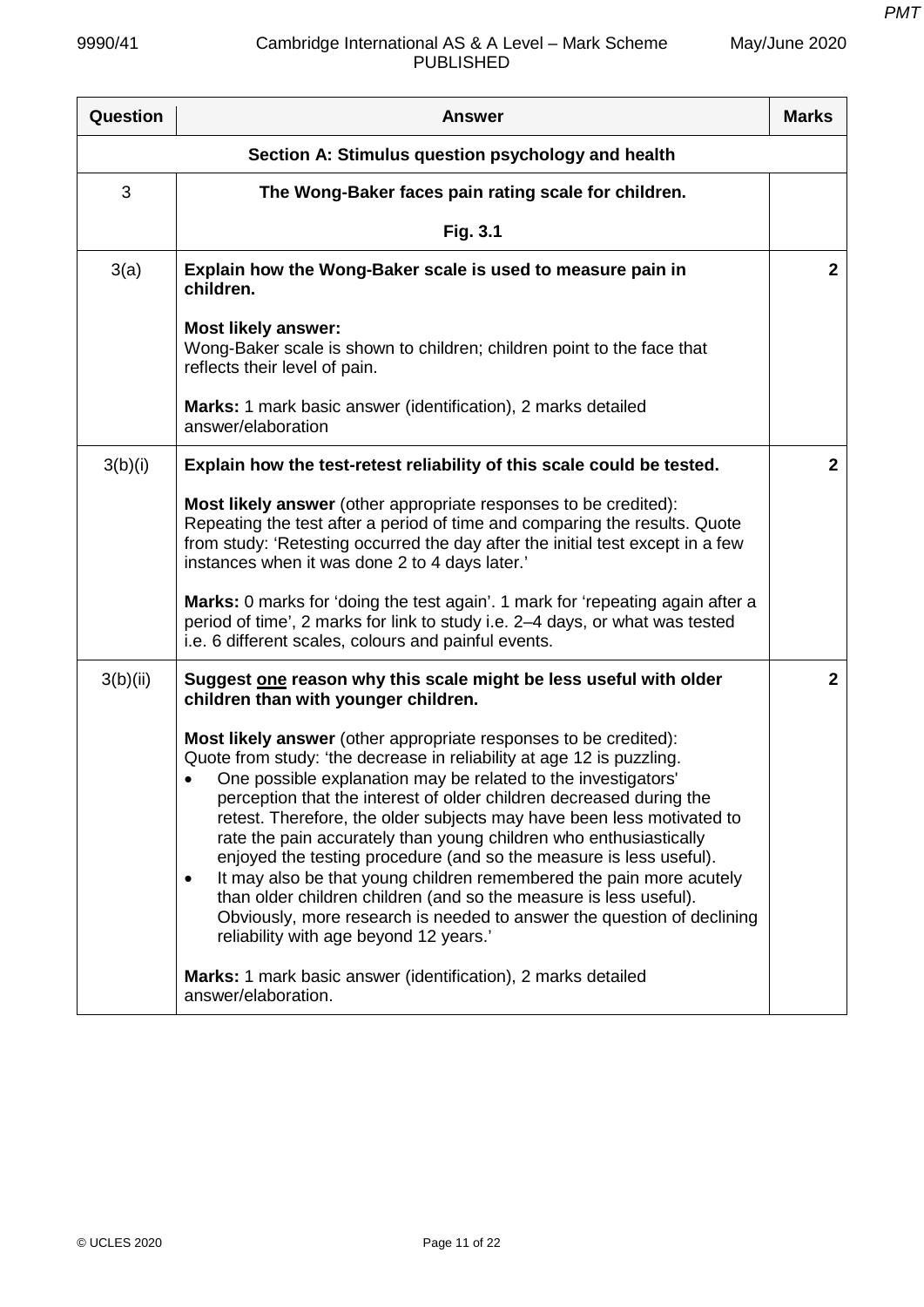| Question | <b>Answer</b>                                                                                                                                                                                                                                                                                                                                                                                                                                                                                                                                                                                                                                                                                                                                                                                                                                                                                                                                                                                                                                                            | <b>Marks</b> |
|----------|--------------------------------------------------------------------------------------------------------------------------------------------------------------------------------------------------------------------------------------------------------------------------------------------------------------------------------------------------------------------------------------------------------------------------------------------------------------------------------------------------------------------------------------------------------------------------------------------------------------------------------------------------------------------------------------------------------------------------------------------------------------------------------------------------------------------------------------------------------------------------------------------------------------------------------------------------------------------------------------------------------------------------------------------------------------------------|--------------|
| 3(c)     | Suggest two ways in which pain can be measured in children without<br>using a pain rating scale.                                                                                                                                                                                                                                                                                                                                                                                                                                                                                                                                                                                                                                                                                                                                                                                                                                                                                                                                                                         | 4            |
|          | <b>Most likely answer</b> (other appropriate responses to be credited):<br>McGill pain Questionnaire (MPQ) – this has some rating scales e.g.<br>$\bullet$<br>Section 4: 'How strong is your pain? (no credit for this aspect), but<br>Section 1 'Where is your pain?' is where patients mark on a drawing<br>where their pain is. Section 2: 'What does your pain feel like?' where<br>patients use descriptor words and Section 3: 'How does your pain<br>change with time?' can all be credited.<br>Behavioural/observational measures can involve simply observing a<br>$\bullet$<br>child: facial or audible expression; distorted ambulation; crying, etc.<br>UAB is a rating scale and so scores no marks.<br>Clinical interview is creditworthy.<br>$\bullet$<br>The Paediatric Pain Questionnaire (Varni and Thompson, 1976) gets<br>$\bullet$<br>children to pick colours and then colour a box, but the boxes are on a<br>rating scale, so no credit.<br>No credit for any visual rating scale such as visual analogue scale, box<br>$\bullet$<br>scale, etc. |              |
|          | Marks: 1 mark basic answer (e.g. identification of measure), 2 marks<br>detailed answer/elaboration $\times$ 2.                                                                                                                                                                                                                                                                                                                                                                                                                                                                                                                                                                                                                                                                                                                                                                                                                                                                                                                                                          |              |
| 3(d)     | Discuss the advantages and disadvantages of having pain measures<br>specifically for use with children. You should include a conclusion in<br>your answer.<br>Most likely answer (other appropriate responses to be credited):<br>Advantages:<br>children may be too young to explain their pain/take part in an 'adult'<br>٠<br>clinical interview<br>children may not understand the questions that are being asked by a<br>٠<br>medical practitioner (e.g complex language)<br>children may be nervous about the practitioner or what procedure they<br>$\bullet$<br>have to undergo and so a 'child-friendly' colouring task, or row of faces<br>to choose from, may put them at ease.<br>Disadvantages:<br>the 'smiley face' may not translate into actual pain or the type of pain<br>the child is experiencing. It might not be valid.<br>the smiley face may not be reliable: as the study showed.<br>$\bullet$                                                                                                                                                  | 5            |
|          | the study may not be valid: In the Wong and Baker study children were<br>$\bullet$<br>not in pain when the measures were taken. Taking the measures when<br>the children are in pain may be very different.<br><b>Conclusion:</b> any appropriate conclusion drawn from the discussion that has<br>been presented. 1 mark if appropriate. A conclusion is a 'decision reached<br>by reasoning' and so a summary of points already made scores 0 marks.<br>Marks: Question requires discussion; always plural of each argument,<br>and always requires conclusion. 1 mark for each advantage/disadvantage<br>(however detailed) and related to the question up to 4 max. 2 marks max for<br>two strengths/weaknesses unrelated to the question. 1 mark for conclusion.                                                                                                                                                                                                                                                                                                    |              |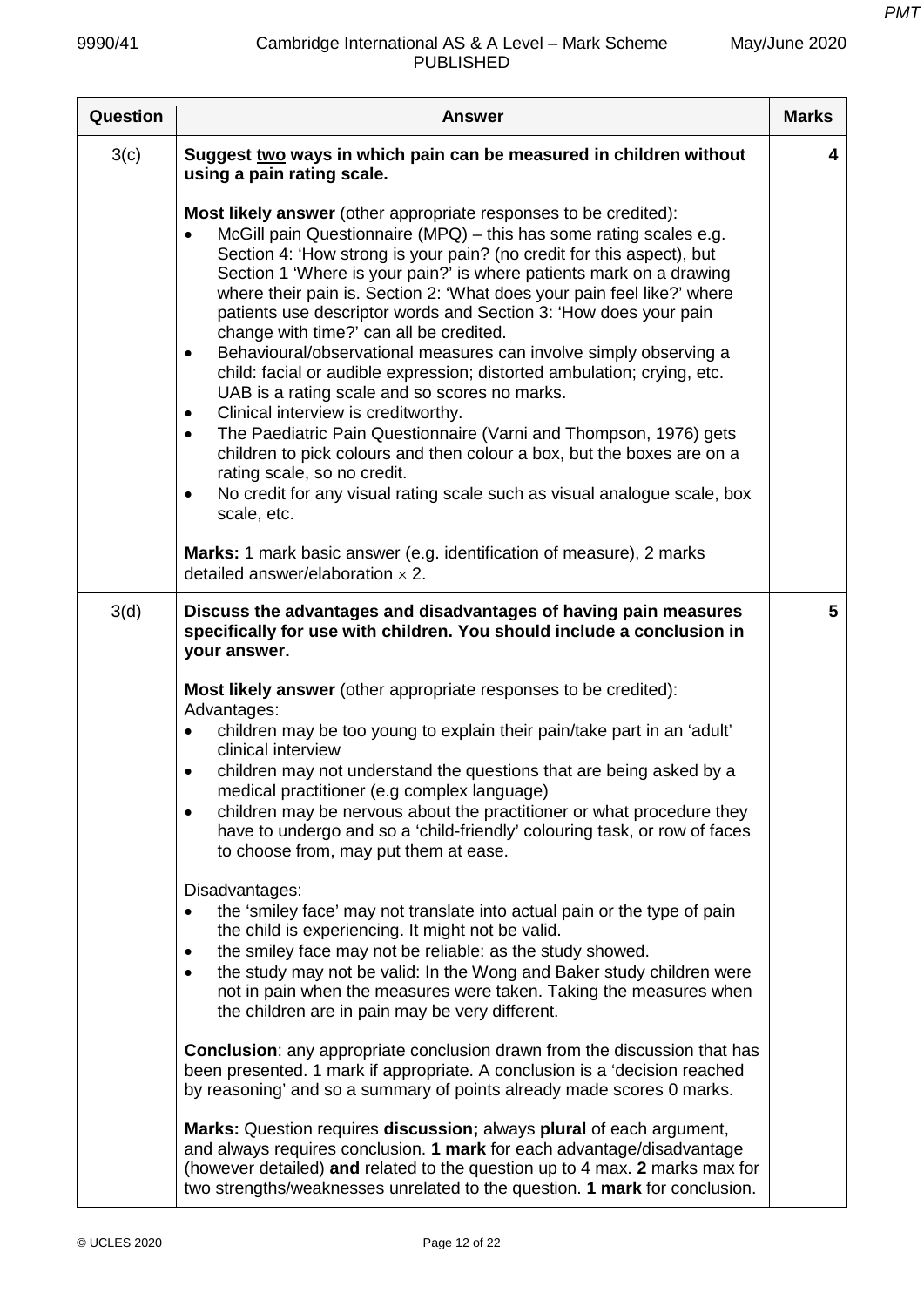| Question                                                  |                                                                                                                                                                                                                                                                                                                                                                                                                                                                                                                                                                       | <b>Answer</b>                                                                                                                                                                                  |                                                | <b>Marks</b>   |
|-----------------------------------------------------------|-----------------------------------------------------------------------------------------------------------------------------------------------------------------------------------------------------------------------------------------------------------------------------------------------------------------------------------------------------------------------------------------------------------------------------------------------------------------------------------------------------------------------------------------------------------------------|------------------------------------------------------------------------------------------------------------------------------------------------------------------------------------------------|------------------------------------------------|----------------|
| Section A: Stimulus question psychology and organisations |                                                                                                                                                                                                                                                                                                                                                                                                                                                                                                                                                                       |                                                                                                                                                                                                |                                                |                |
| 4                                                         | Wedley and Field (1984) proposed that the decision-making process of<br>any group can be improved using a pre-decision support system. Their<br>model of the pre-decision process begins with the manager answering<br>situational questions. Examples of these questions and how they<br>could be answered appear in Table 4.1.                                                                                                                                                                                                                                      |                                                                                                                                                                                                |                                                |                |
|                                                           | Question<br>number                                                                                                                                                                                                                                                                                                                                                                                                                                                                                                                                                    | Questions                                                                                                                                                                                      | Your<br>answers                                |                |
|                                                           | 1<br>$\mathbf 2$<br>3<br>4<br>5                                                                                                                                                                                                                                                                                                                                                                                                                                                                                                                                       | Is quality required?<br>Have you sufficient information?<br>Is the problem structured?<br>Is acceptance important?<br>Would your autocratic decision be accepted?                              | Yes No<br>Yes No<br>Yes No<br>Yes No<br>Yes No |                |
| 4(a)                                                      |                                                                                                                                                                                                                                                                                                                                                                                                                                                                                                                                                                       | Explain what is meant by the term 'pre-decision support system'.                                                                                                                               |                                                | $\overline{2}$ |
|                                                           | Most likely answer (other appropriate responses to be credited):<br>A decision support system (DSS) is a computerised information system<br>used to support decision-making in an organisation or a business. A DSS<br>lets users sift through and analyse massive reams of data and compile<br>information that can be used to solve problems and make better decisions.<br>For Wedley and Field, DSSs deal with less structured situations in which<br>greater management judgement is required.<br>Marks: 1 mark for basic answer. 1 mark for elaboration/example. |                                                                                                                                                                                                |                                                |                |
| 4(b)(i)                                                   |                                                                                                                                                                                                                                                                                                                                                                                                                                                                                                                                                                       | Identify the type of questions used to gather the data in Table 4.1.                                                                                                                           |                                                | 1              |
|                                                           | <b>Answer</b> (other appropriate responses to be credited):<br>Closed (ended) questions.<br>Marks: 1 mark for correct identification.                                                                                                                                                                                                                                                                                                                                                                                                                                 |                                                                                                                                                                                                |                                                |                |
| 4(b)(ii)                                                  |                                                                                                                                                                                                                                                                                                                                                                                                                                                                                                                                                                       | Identify the type of data gathered in Table 4.1.                                                                                                                                               |                                                | 1              |
|                                                           | $\bullet$<br>nominal data.<br>$\bullet$                                                                                                                                                                                                                                                                                                                                                                                                                                                                                                                               | Answer (other appropriate responses to be credited):<br>quantitative data (number of yes or no answers)<br>categorical data (frequencies).<br><b>Marks: 1 mark for correct identification.</b> |                                                |                |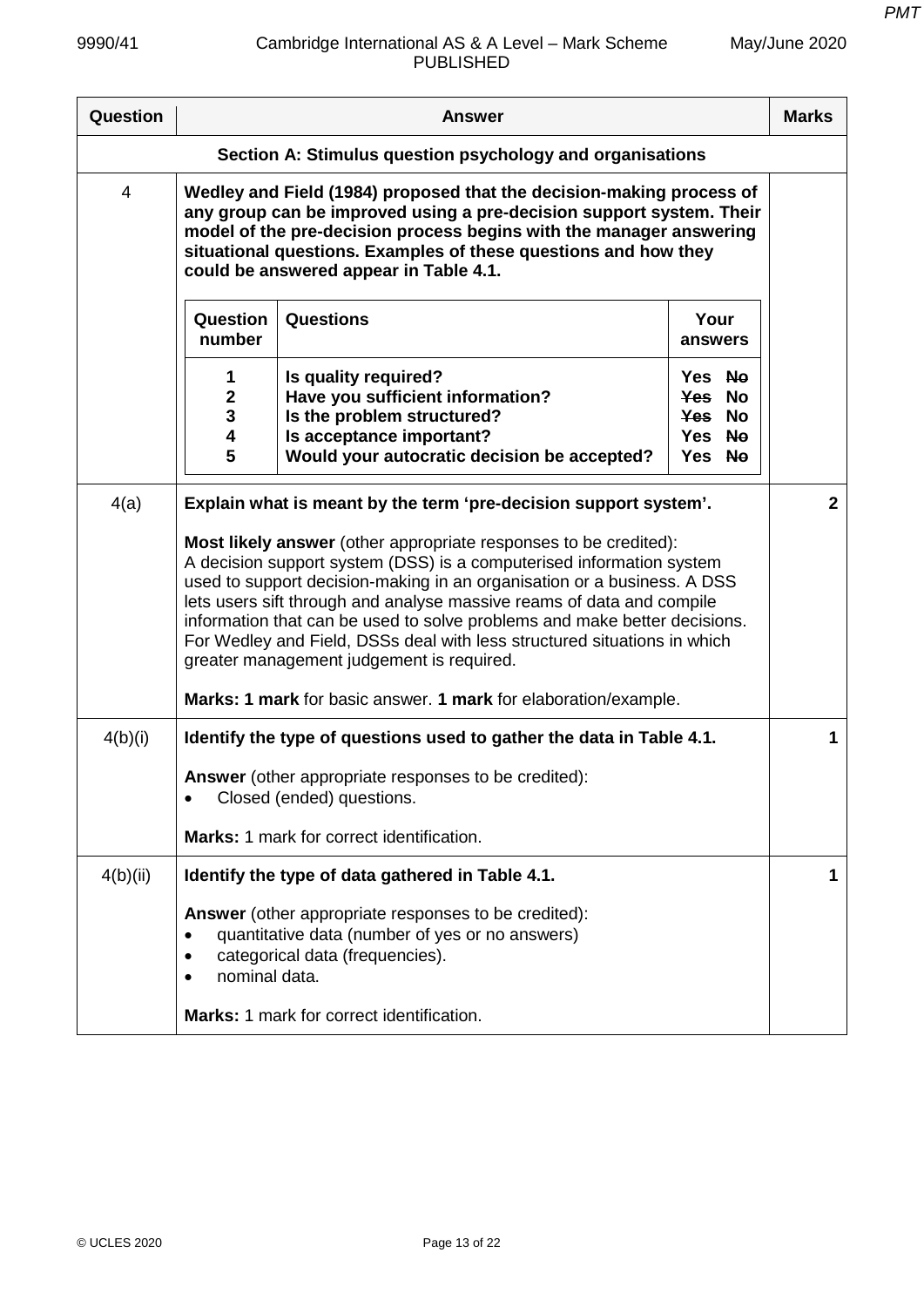| Question | <b>Answer</b>                                                                                                                                                                                                                                                                                                                                                                                                                                                                                                                                                                                                                        | <b>Marks</b>    |
|----------|--------------------------------------------------------------------------------------------------------------------------------------------------------------------------------------------------------------------------------------------------------------------------------------------------------------------------------------------------------------------------------------------------------------------------------------------------------------------------------------------------------------------------------------------------------------------------------------------------------------------------------------|-----------------|
| 4(c)     | Suggest two ways in which a decision support system can improve<br>managerial effectiveness.                                                                                                                                                                                                                                                                                                                                                                                                                                                                                                                                         | 4               |
|          | Most likely answer (other appropriate responses to be credited):<br>Quote from study:<br>'DSS improve managerial effectiveness by:<br>Improving personal efficiency by allowing a manager to perform a task<br>in a different way that uses less time or less effort<br>Expediting problem solving by providing faster turnaround, never<br>$\bullet$<br>insights, better consistency and greater accuracy<br>Facilitating interpersonal communication both with specific individuals<br>$\bullet$<br>and across organisational boundaries<br>Fostering learning or training<br>$\bullet$<br>Improving overall control'<br>$\bullet$ |                 |
|          | Marks: 1 mark basic answer, 2 marks detailed answer/elaboration/example<br>$\times$ 2. Equity theory scores no marks.                                                                                                                                                                                                                                                                                                                                                                                                                                                                                                                |                 |
| 4(d)     | Discuss the advantages and disadvantages of gathering data from<br>managers and workers about decision-making in their organisation.<br>You should include a conclusion in your answer.                                                                                                                                                                                                                                                                                                                                                                                                                                              | $5\phantom{.0}$ |
|          | Most likely answer (other appropriate responses to be credited):<br><b>Advantage:</b><br>Workers want to please management and show organisational<br>$\bullet$<br>commitment (e.g. Mowday et al.)<br>Workers want to impress to show that they are good, efficient workers<br>$\bullet$<br>Managers want to gather data from their own workers, whom they may<br>$\bullet$<br>know well                                                                                                                                                                                                                                             |                 |
|          | Disadvantage:<br>Workers want to go against management showing no organisational<br>commitment (e.g. sabotage)<br>Workers want to impress to show that they are good, efficient workers<br>$\bullet$<br>and may not tell the truth<br>Workers may respond to demand characteristics (e.g. Hawthorne<br>$\bullet$<br>effect)<br>Managers may have a hidden agenda<br>Managers may know workers and may not report what workers<br>$\bullet$<br>accurately<br><b>Conclusion:</b> any appropriate conclusion drawn from the discussion that has                                                                                         |                 |
|          | been presented. 1 mark if appropriate. A conclusion is a 'decision reached<br>by reasoning' and so a summary of points already made scores 0 marks.<br>Marks: Question requires discussion; always plural of each argument,<br>and always requires conclusion. 1 mark for each advantage/disadvantage<br>(however detailed) and related to the question up to 4 max. 2 marks max for<br>two strengths/weaknesses unrelated to the question. 1 mark for conclusion.                                                                                                                                                                   |                 |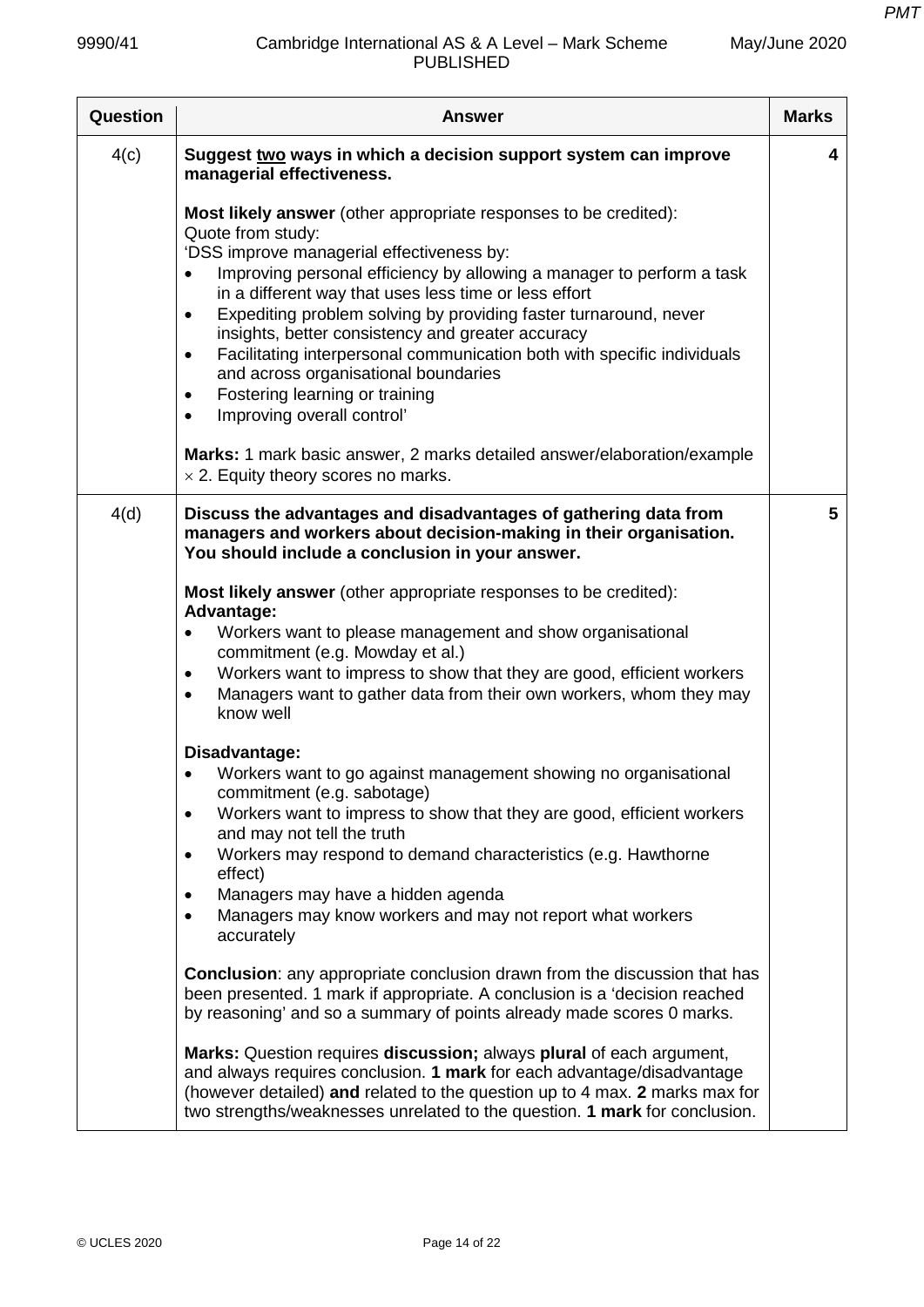|  | May/June 2020 |
|--|---------------|
|--|---------------|

| Question | <b>Answer</b>                                                                                                                                                                                                                                                                                                                                                         | <b>Marks</b> |
|----------|-----------------------------------------------------------------------------------------------------------------------------------------------------------------------------------------------------------------------------------------------------------------------------------------------------------------------------------------------------------------------|--------------|
|          | Section B: Design question (a) = 10 marks, (b) = 8 marks                                                                                                                                                                                                                                                                                                              |              |
| 5(a)     | Design a study to investigate which type of phobia the general public<br>think is the most common.                                                                                                                                                                                                                                                                    | 10           |
|          | Marks: use generic levels of response Design a study question part (a).<br>Additional: Candidates should design the study showing evidence of<br>design features appropriate to the named method. The named method is:<br>any appropriate method.<br><b>Specific features:</b>                                                                                        |              |
|          | Experiments: type, IV, DV, controls, experimental design.<br><b>Observations:</b> type, setting, response categories, sampling frame,<br>$\bullet$<br>number of observers.                                                                                                                                                                                            |              |
|          | Questionnaires/Interviews: type, setting, example questions.<br>$\bullet$<br>Scoring/rating scale, analysis of responses.<br>General features of research methodology: sampling technique and<br>sample, type of data, ethics, reliability, validity, data analysis.                                                                                                  |              |
| 5(b)     | Explain the psychological and methodological evidence on which your<br>study is based.                                                                                                                                                                                                                                                                                | 8            |
|          | Marks: use generic levels of response 'Design a study' question part (b).<br>NB If only methodological or psychological explanation is provided max 5<br>marks                                                                                                                                                                                                        |              |
|          | Candidates are expected to explain the reasons for the suggested design in<br>part (a). Explanation should be both psychological and methodological.<br>Psychological to include appropriate theory or research.<br>Additional: candidates are expected to justify their decisions or evidence<br>presented regarding the design made in answer to question part (a). |              |
|          | Syllabus: characteristics of anxiety disorders: types: agoraphobia and<br>specific phobias (blood phobia, animal phobia, button phobia).                                                                                                                                                                                                                              |              |
|          | Psychological:<br>Types of phobia from various sources: dogs (DiNardo et al.); buttons<br>(Saavedra and Silver); various animals (Watson and Rayner) Horses (little<br>Hans).<br>NB 2 marks max if psychological knowledge is not related to answer.                                                                                                                  |              |
|          | <b>Methodological:</b> explanation of method using general and specific features<br>as above.                                                                                                                                                                                                                                                                         |              |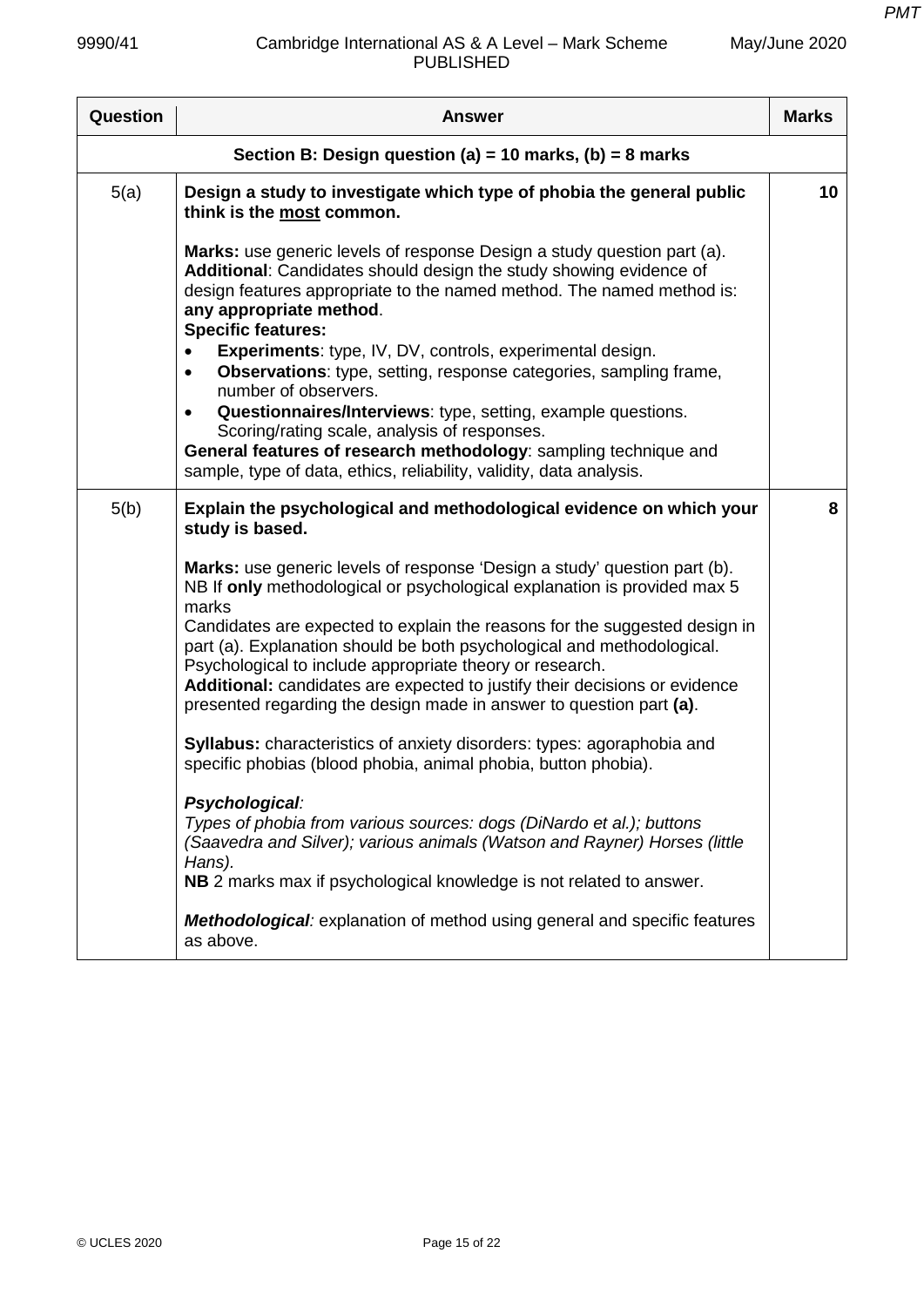| Question | <b>Answer</b>                                                                                                                                                                                                                                                                                                                                                                                                                                                                                                                           | <b>Marks</b> |
|----------|-----------------------------------------------------------------------------------------------------------------------------------------------------------------------------------------------------------------------------------------------------------------------------------------------------------------------------------------------------------------------------------------------------------------------------------------------------------------------------------------------------------------------------------------|--------------|
| 6(a)     | Design a study using a questionnaire to investigate whether people<br>prefer a customer-focused approach or a product-focused approach<br>when buying a new car.                                                                                                                                                                                                                                                                                                                                                                        | 10           |
|          | Marks: use generic levels of response Design a study question part (a).<br>Additional: Candidates should design the study showing evidence of<br>design features appropriate to the named method. The named method is:<br>questionnaire.<br>Specific features: Questionnaires: type, setting, example questions.<br>Scoring/rating scale, analysis of responses.<br>General features of research methodology: sampling technique &<br>sample, type of data, ethics, reliability, validity, data analysis.                               |              |
| 6(b)     | Explain the psychological and methodological evidence on which your<br>study is based.                                                                                                                                                                                                                                                                                                                                                                                                                                                  | 8            |
|          | Marks: use generic levels of response 'Design a study' question part (b).<br>NB If only methodological or psychological explanation is provided max 5<br>marks<br>Candidates are expected to explain the reasons for the suggested design in<br>part (a). Explanation should be both psychological and methodological.<br>Psychological to include appropriate theory or research.<br>Additional: candidates are expected to justify their decisions or evidence<br>presented regarding the design made in answer to question part (a). |              |
|          | <b>Syllabus:</b> selling the product: sales techniques:<br>customer/competitor/product focused.                                                                                                                                                                                                                                                                                                                                                                                                                                         |              |
|          | Psychological:<br><b>Product-focused:</b> emphasis on the product; special features, design<br>specifications etc., educating the customer about the product; sales person<br>needs excellent knowledge of product.<br>Customer focused: customer viewed as unique so emphasis on customer.<br>Seller asks about customer needs, wants and desires so fit the product to<br>the customer.<br>NB 2 marks max if psychological knowledge is not related to answer.                                                                        |              |
|          | <b>Methodological:</b> explanation of method using general and specific features<br>as above.                                                                                                                                                                                                                                                                                                                                                                                                                                           |              |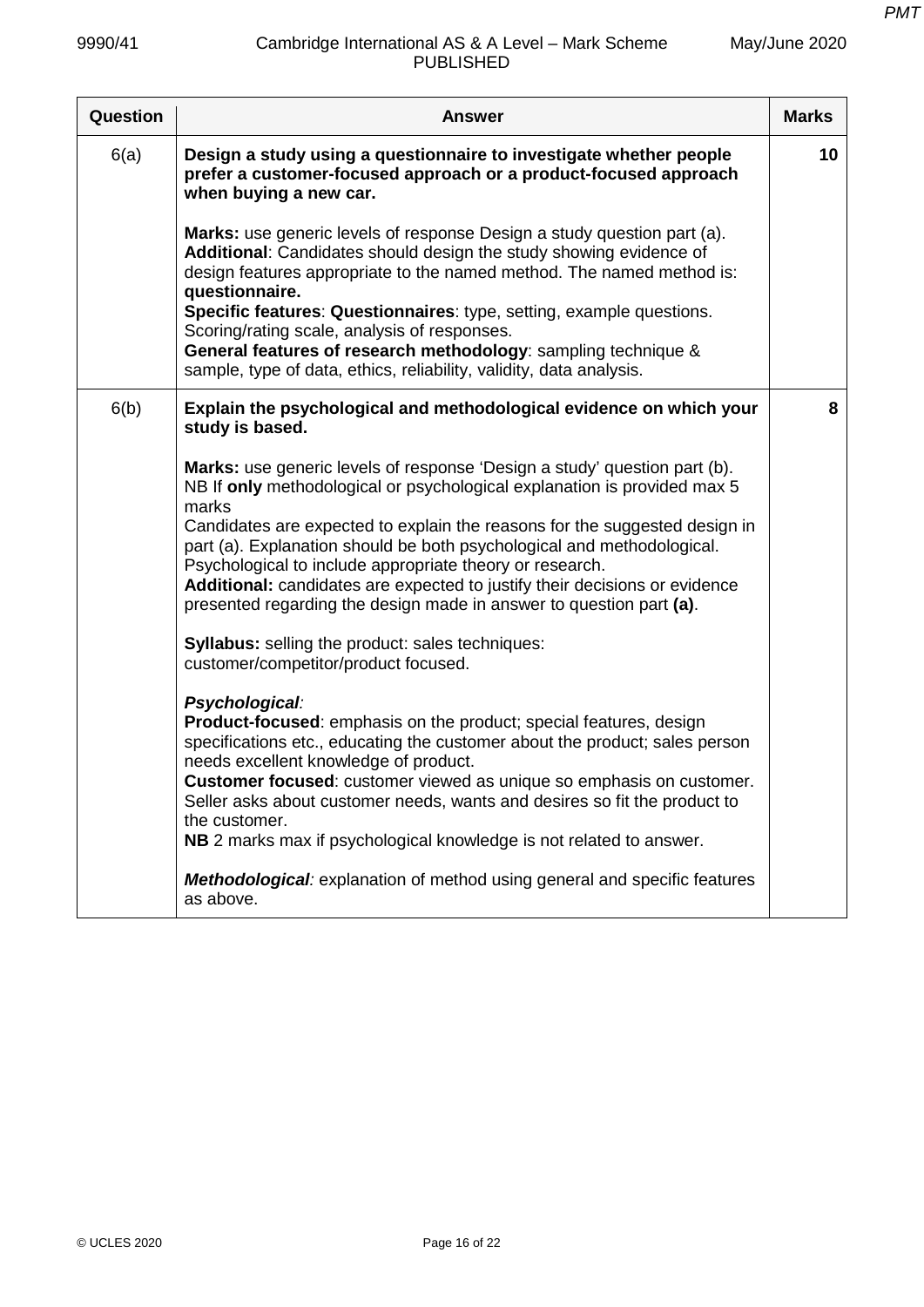| Question | <b>Answer</b>                                                                                                                                                                                                                                                                                                                                                                                                                                                                                                                                                                                                                                                                 | <b>Marks</b> |
|----------|-------------------------------------------------------------------------------------------------------------------------------------------------------------------------------------------------------------------------------------------------------------------------------------------------------------------------------------------------------------------------------------------------------------------------------------------------------------------------------------------------------------------------------------------------------------------------------------------------------------------------------------------------------------------------------|--------------|
| 7(a)     | Design a study using an interview to investigate what the students in a<br>school understand by the terms 'acute pain' and 'chronic pain'.                                                                                                                                                                                                                                                                                                                                                                                                                                                                                                                                    | 10           |
|          | Marks: use generic levels of response Design a study question part (a).<br>Additional: Candidates should design the study showing evidence of<br>design features appropriate to the named method. The named method is:<br>interview.                                                                                                                                                                                                                                                                                                                                                                                                                                          |              |
|          | Specific features: Interviews: type, setting, example questions.<br>Scoring/rating scale, analysis of responses.                                                                                                                                                                                                                                                                                                                                                                                                                                                                                                                                                              |              |
|          | General features of research methodology: sampling technique &<br>sample, type of data, ethics, reliability, validity, data analysis.                                                                                                                                                                                                                                                                                                                                                                                                                                                                                                                                         |              |
| 7(b)     | Explain the psychological and methodological evidence on which your<br>study is based.                                                                                                                                                                                                                                                                                                                                                                                                                                                                                                                                                                                        | 8            |
|          | Marks: use generic levels of response 'Design a study' question part (b).<br>NB If only methodological or psychological explanation is provided max 5<br>marks<br>Candidates are expected to explain the reasons for the suggested design in<br>part (a). Explanation should be both psychological and methodological.<br>Psychological to include appropriate theory or research.<br>Additional: candidates are expected to justify their decisions or evidence<br>presented regarding the design made in answer to question part (a).<br>Syllabus: types and theories of pain: definitions of pain: acute and chronic<br>organic pain; psychogenic pain (phantom limb pain) |              |
|          | Psychological:<br>Acute pain: short-term, temporary (e.g. finger trapped in a door)<br>Chronic pain: long term (3 months or more) e.g. arthritis.<br>NB 2 marks max if psychological knowledge is not related to answer.                                                                                                                                                                                                                                                                                                                                                                                                                                                      |              |
|          | Methodological: explanation of method using general and specific features<br>as above.                                                                                                                                                                                                                                                                                                                                                                                                                                                                                                                                                                                        |              |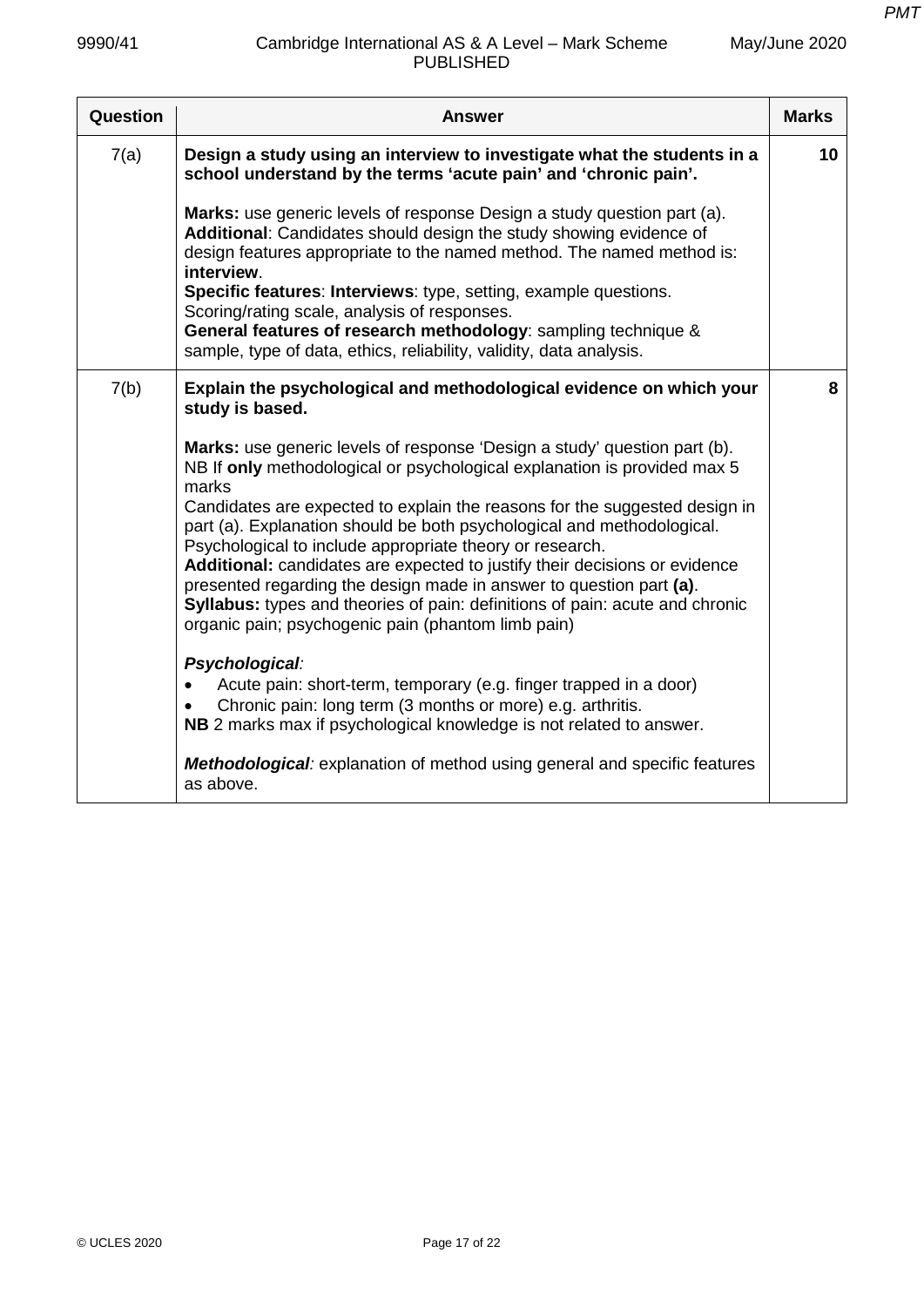| Question | <b>Answer</b>                                                                                                                                                                                                                                                                                                                                                                                                                                                                                                                                                                                                                                                                                                                                                                                                                                                                                                                                                                                                                                                                                                                                                                                                                                                                                                                                                                                                                                                                                                                                              | <b>Marks</b> |
|----------|------------------------------------------------------------------------------------------------------------------------------------------------------------------------------------------------------------------------------------------------------------------------------------------------------------------------------------------------------------------------------------------------------------------------------------------------------------------------------------------------------------------------------------------------------------------------------------------------------------------------------------------------------------------------------------------------------------------------------------------------------------------------------------------------------------------------------------------------------------------------------------------------------------------------------------------------------------------------------------------------------------------------------------------------------------------------------------------------------------------------------------------------------------------------------------------------------------------------------------------------------------------------------------------------------------------------------------------------------------------------------------------------------------------------------------------------------------------------------------------------------------------------------------------------------------|--------------|
| 8(a)     | Design a study using observations to investigate which followership<br>type is the most common in an organisation producing toys.                                                                                                                                                                                                                                                                                                                                                                                                                                                                                                                                                                                                                                                                                                                                                                                                                                                                                                                                                                                                                                                                                                                                                                                                                                                                                                                                                                                                                          | 10           |
|          | Marks: use generic levels of response Design a study question part (a).<br>Additional: Candidates should design the study showing evidence of<br>design features appropriate to the named method. The named method is:<br>observation.<br>Specific features: Observations: type, setting, response categories,<br>sampling frame, number of observers.<br>General features of research methodology: sampling technique &<br>sample, type of data, ethics, reliability, validity, data analysis.                                                                                                                                                                                                                                                                                                                                                                                                                                                                                                                                                                                                                                                                                                                                                                                                                                                                                                                                                                                                                                                            |              |
| 8(b)     | Explain the psychological and methodological evidence on which your<br>study is based.                                                                                                                                                                                                                                                                                                                                                                                                                                                                                                                                                                                                                                                                                                                                                                                                                                                                                                                                                                                                                                                                                                                                                                                                                                                                                                                                                                                                                                                                     | 8            |
|          | Marks: use generic levels of response 'Design a study' question part (b).<br>NB If only methodological or psychological explanation is provided max 5<br>marks<br>Candidates are expected to explain the reasons for the suggested design in<br>part (a). Explanation should be both psychological and methodological.<br>Psychological to include appropriate theory or research.<br>Additional: candidates are expected to justify their decisions or evidence<br>presented regarding the design made in answer to question part (a).<br><b>Syllabus:</b> leaders and followers: followership: qualities of and types<br>(Kelley, 1988)<br>Psychological:<br>Kelley (1988) outlines five styles:<br>Conformist followers ('the yes people') allow leaders to think and act<br>$\bullet$<br>and are positive and on the leader's side.<br>Alienated followers: predominantly negative; think for themselves but<br>$\bullet$<br>do not contribute to direction of the organisation.<br><b>Passive followers ('the sheep')</b> passive thinking and engagement;<br>$\bullet$<br>motivated by their leader rather than themselves.<br>Pragmatist followers minimal level of independent thinking and<br>$\bullet$<br>engagement; change to suit the situation<br>Exemplary ('star') followers think for themselves, have positive<br>$\bullet$<br>energy, and are actively engaged.<br>NB 2 marks max if psychological knowledge is not related to answer.<br><b>Methodological:</b> explanation of method using general and specific features<br>as above. |              |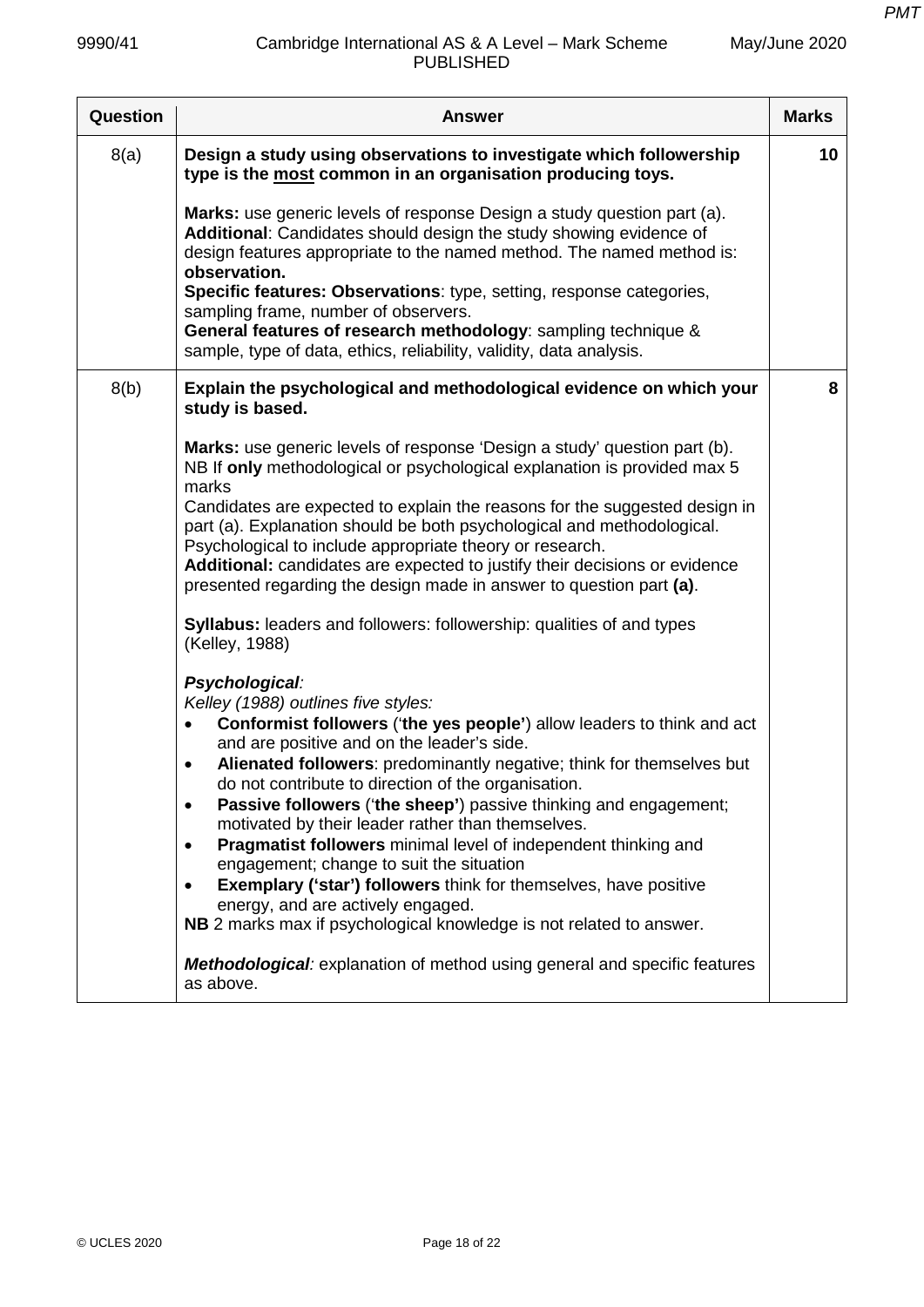| Question                                  | Answer                                                                                                                                                                                                                                                                                                                                                                                                                                                                                                                                                                                                                                   | <b>Marks</b> |
|-------------------------------------------|------------------------------------------------------------------------------------------------------------------------------------------------------------------------------------------------------------------------------------------------------------------------------------------------------------------------------------------------------------------------------------------------------------------------------------------------------------------------------------------------------------------------------------------------------------------------------------------------------------------------------------------|--------------|
| Section C: Evaluation question = 12 marks |                                                                                                                                                                                                                                                                                                                                                                                                                                                                                                                                                                                                                                          |              |
| 9                                         | 'Symptom assessment of schizophrenia using virtual reality will one<br>day remove the need for a doctor.'                                                                                                                                                                                                                                                                                                                                                                                                                                                                                                                                | 12           |
|                                           | To what extent do you agree with this statement? Use examples of<br>research you have studied to support your answer.                                                                                                                                                                                                                                                                                                                                                                                                                                                                                                                    |              |
|                                           | Marks: use generic levels of response in table C.<br>Syllabus: Characteristics of schizophrenia: symptom assessment using<br>virtual reality                                                                                                                                                                                                                                                                                                                                                                                                                                                                                             |              |
|                                           | <b>Most likely</b> (any other appropriate responses should be credited):                                                                                                                                                                                                                                                                                                                                                                                                                                                                                                                                                                 |              |
|                                           | No doctor:<br>patients sometimes prefer to give more personal details to a computer<br>$\bullet$<br>(e.g. Robinson and West)<br>patients can interact with a computer/VR in a situation and show how<br>$\bullet$<br>they would actually behave rather than try to describe it to a doctor 'The<br>practitioner has no idea of how the patient actually behaves in the real<br>world (or whether they are telling the truth)'<br>patients can be dishonest to a doctor, but may be honest as the VR<br>$\bullet$<br>situation demands<br>in the future computers/VR may be able to interpret symptoms and<br>$\bullet$<br>diagnose also. |              |
|                                           | Doctor:<br>the doctor will always need to interpret behaviour and diagnose<br>$\bullet$<br>the doctor will always need to prescribe appropriate medication (if<br>$\bullet$<br>deemed most suitable)<br>the doctor has experience and that can never be programmed into a<br>$\bullet$<br>computer<br>the doctor can ask questions as they arise; a computer/VR cannot<br>$\bullet$<br>'interact'                                                                                                                                                                                                                                        |              |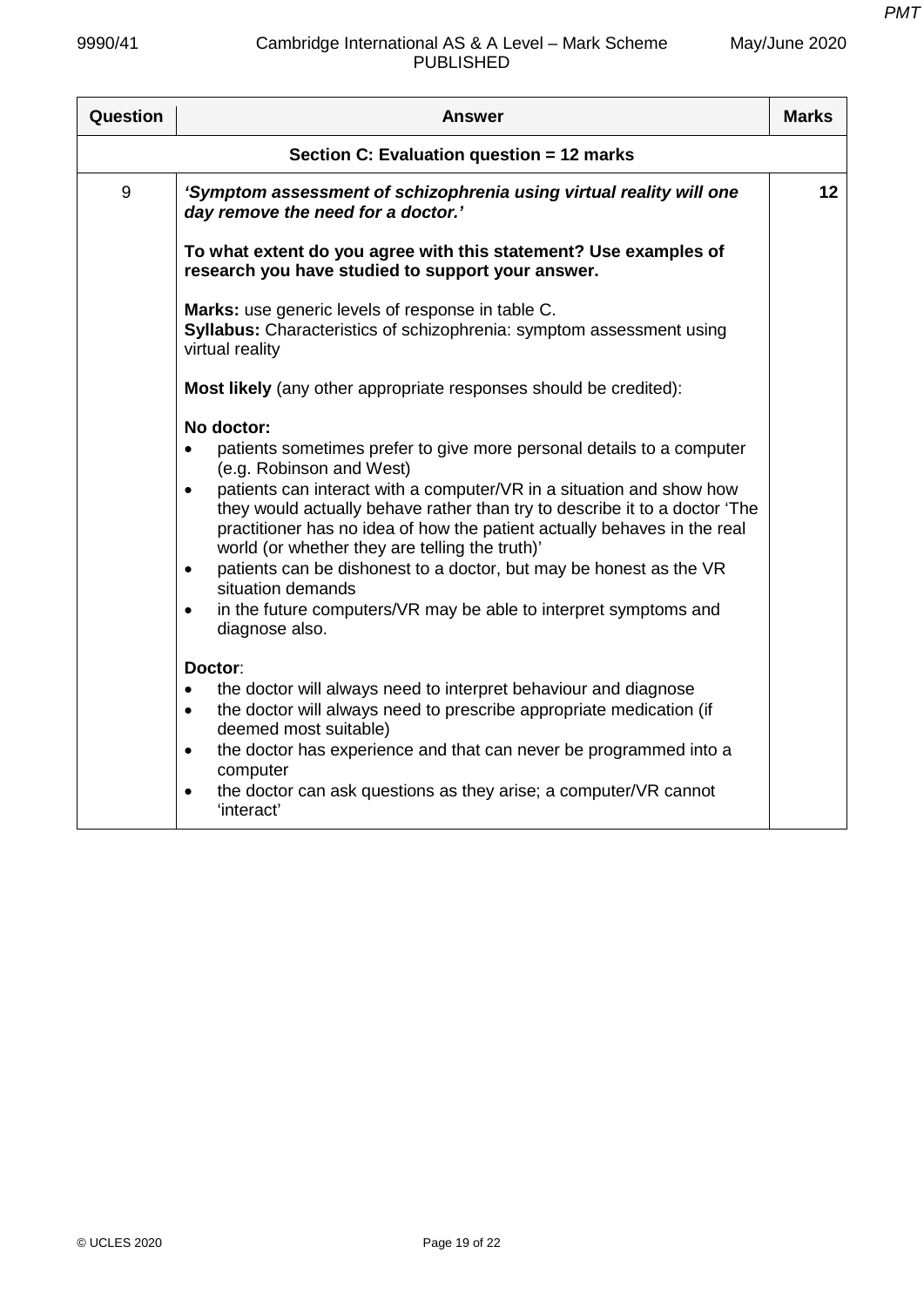| Question | Answer                                                                                                                                                                                                                                                                                                                                                                                                                                                                                                                                                                                                                                            | <b>Marks</b> |
|----------|---------------------------------------------------------------------------------------------------------------------------------------------------------------------------------------------------------------------------------------------------------------------------------------------------------------------------------------------------------------------------------------------------------------------------------------------------------------------------------------------------------------------------------------------------------------------------------------------------------------------------------------------------|--------------|
| 10       | 'The theory of planned behaviour: if you plan to buy and you intend to<br>buy, you definitely will buy.'                                                                                                                                                                                                                                                                                                                                                                                                                                                                                                                                          | 12           |
|          | To what extent do you agree with this statement? Use examples of<br>research you have studied to support your answer.                                                                                                                                                                                                                                                                                                                                                                                                                                                                                                                             |              |
|          | <b>Marks:</b> use generic levels of response in table C.<br>Syllabus: purchase decisions: theory of planned behaviour (Ajzen, 1991)                                                                                                                                                                                                                                                                                                                                                                                                                                                                                                               |              |
|          | Most likely (any other appropriate responses should be credited):                                                                                                                                                                                                                                                                                                                                                                                                                                                                                                                                                                                 |              |
|          | Support:<br>The model proposes that intentions (to purchase) automatically lead to<br>behaviour (purchase).<br>The model has much supporting evidence: predictive of the purchase of<br>$\bullet$<br>a specific brand of grape drink (Bonfield, 1974), and toothpaste (Wilson,<br>et al., 1975).<br>The model is said to apply in all cultures e.g. Bagozzi et al. (2000)<br>$\bullet$                                                                                                                                                                                                                                                            |              |
|          | Does not support:<br>Although the model proposes that intentions automatically lead to<br>behaviour, this is not always the case. What people say and what they<br>do is sometimes different.<br>There are always individual differences (e.g. as there are different types<br>$\bullet$<br>of shopper) and so there will also be cultural differences<br>The model is too general: whilst it might apply to some things (e.g.<br>$\bullet$<br>health behaviour) it might not apply to other things (such as consumer<br>behaviour)<br>There are alternative models, such as the black-box model and the<br>$\bullet$<br>consumer decision model. |              |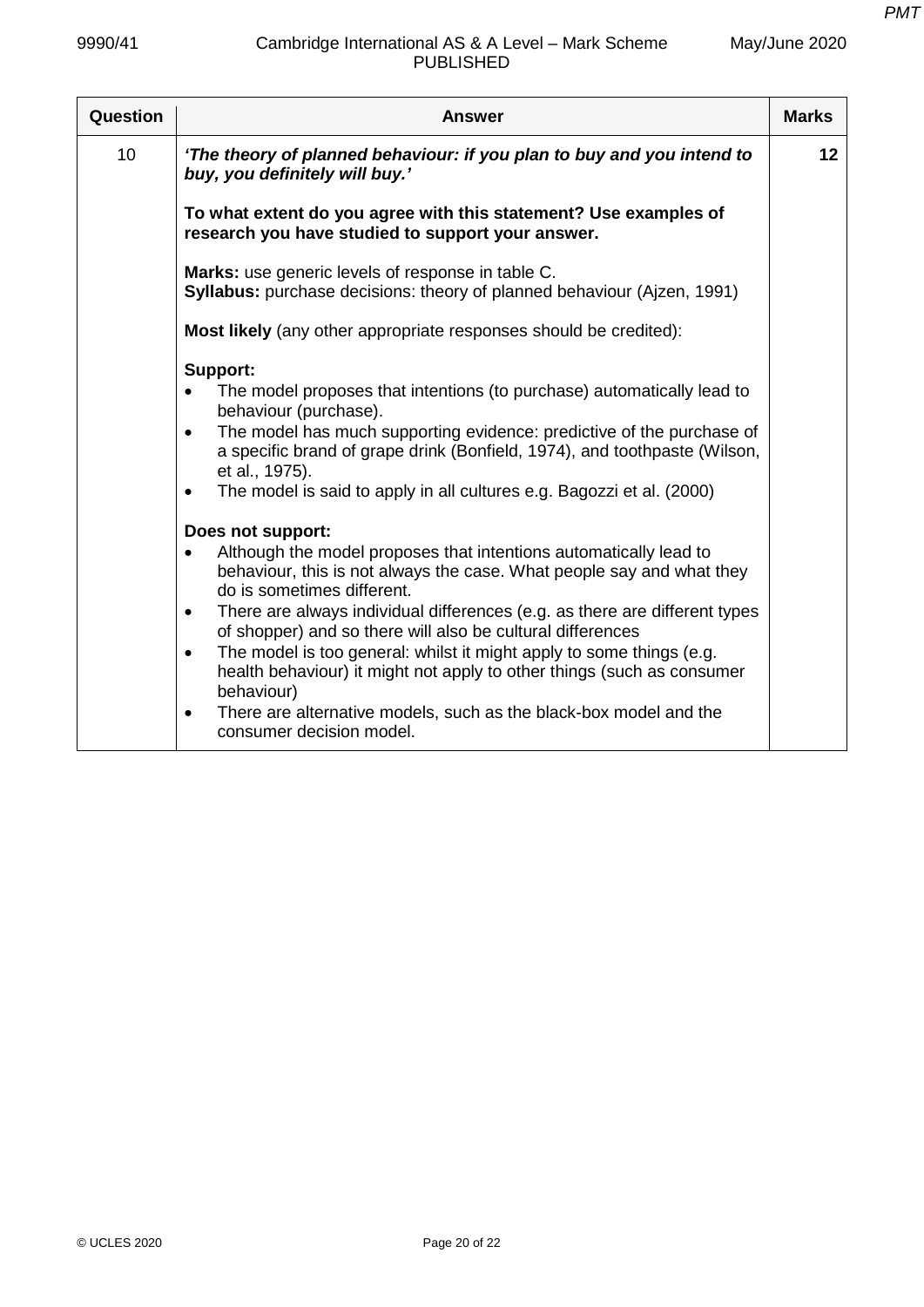| Question | Answer                                                                                                                                                                                                                                                                                                                                                                                                                    | <b>Marks</b> |
|----------|---------------------------------------------------------------------------------------------------------------------------------------------------------------------------------------------------------------------------------------------------------------------------------------------------------------------------------------------------------------------------------------------------------------------------|--------------|
| 11       | 'Health promotion strategies developed in one country, such as those<br>in the five city project (Farquhar et al., 1985), can never generalise to<br>other countries.'                                                                                                                                                                                                                                                    | 12           |
|          | To what extent do you agree with this statement? Use examples of<br>research you have studied to support your answer.                                                                                                                                                                                                                                                                                                     |              |
|          | Marks: use generic levels of response in table C.<br>Syllabus: health promo in schools, worksites & communities: communities<br>(five city project, Farguhar et al., 1985)                                                                                                                                                                                                                                                |              |
|          | Most likely (any other appropriate responses should be credited):                                                                                                                                                                                                                                                                                                                                                         |              |
|          | Only USA:<br>The USA has obesity and poor heart health, unlike many other<br>countries in the world.<br>The USA has, perhaps, a greater number of people exposed to<br>$\bullet$<br>appropriate media, such as television.<br>The USA has many cities of approx. equal size so comparisons<br>$\bullet$<br>between cities can be made. Other countries may not have comparable<br>cities/villages.                        |              |
|          | <b>Worldwide:</b><br>All countries need their inhabitants to improve their health in order to<br>$\bullet$<br>live longer<br>The techniques of health promotion, in general, are the same<br>$\bullet$<br>everywhere (fear arousal and providing information)<br>The measures taken in the five city project are physiological and so are<br>$\bullet$<br>reliable and the same measures can be taken anywhere on anyone. |              |